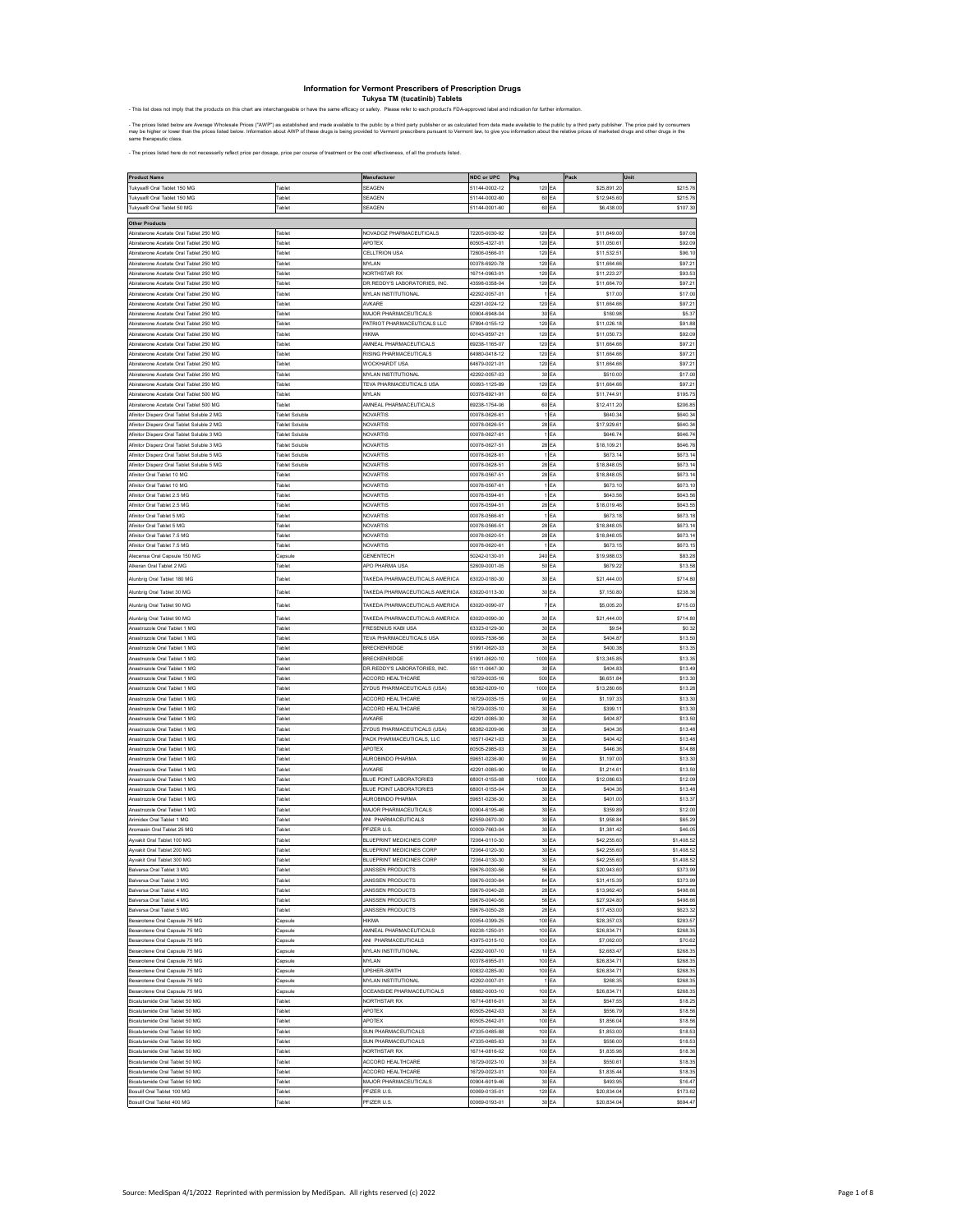| Product Name                                                                                             |                                                         | Manufacturer                                         | NDC or UPC                     | Pkg                 | Pack                     | Unit                      |
|----------------------------------------------------------------------------------------------------------|---------------------------------------------------------|------------------------------------------------------|--------------------------------|---------------------|--------------------------|---------------------------|
| sulif Oral Tablet 500 MG                                                                                 | <b>Fablet</b>                                           | PFIZER U.S.                                          | 00069-0136-01                  | 30 EA               | \$20,834.0               | \$694.4                   |
| aftovi Oral Capsule 75 MG                                                                                | apsuk                                                   | <b>ARRAY BIOPHARMA</b>                               | 0255-0025-03                   | 60 EA               | \$16,048.4               | \$133.7                   |
| raftovi Oral Capsule 75 MG                                                                               | 'apsule                                                 | <b>ARRAY BIOPHARMA</b>                               | 70255-0025-04                  | 60<br>EA            | \$8,024.2                | \$133.7                   |
| <b>Braftovi Oral Capsule 75 MG</b>                                                                       | Capsule                                                 | <b>ARRAY BIOPHARMA</b>                               | 70255-0025-01                  | 90<br>EA            | \$16,048.4               | \$89.1                    |
| rukinsa Oral Capsule 80 MG                                                                               | apsule                                                  | BEIGENE USA                                          | 72579-0011-02                  | 120<br>EA           | \$16,796.4               | \$139.9                   |
| abometyx Oral Tablet 20 MG                                                                               | Tablet                                                  | EXELIXIS                                             | 42388-0024-26                  | 30 EA               | \$27,945.0               | \$931.50                  |
| abometyx Oral Tablet 40 MG                                                                               | <b>Fablet</b>                                           | EXELIXIS                                             | 42388-0025-26                  | 30 EA               | \$27.945.0               | \$931.5                   |
| abometyx Oral Tablet 60 MG                                                                               | <b>Fablet</b>                                           | EXELIXIS                                             | 12388-0023-26                  | 30 EA               | \$27,945.0               | \$931.5                   |
| alquence Oral Capsule 100 MG                                                                             | Capsule                                                 | ASTRAZENECA<br><b>SENZYME</b>                        | 00310-0512-60                  | 60 EA               | \$17,383.10              | \$289.7                   |
| aprelsa Oral Tablet 100 MG<br>aprelsa Oral Tablet 300 MG                                                 | <b>Fablet</b><br><b>Fablet</b>                          | <b>GENZYME</b>                                       | 58468-7820-03<br>58468-7840-03 | 30 EA<br>30 EA      | \$9,673.86<br>\$19,347.7 | \$322.46<br>\$644.92      |
| otellic Oral Tablet 20 MG                                                                                | Tablet                                                  | <b>GENENTECH</b>                                     | 50242-0717-01                  | 63 EA               | \$8,826.26               | \$140.10                  |
| vclophosphamide Oral Capsule 25 MG                                                                       | Capsuk                                                  | MERIGEN PHARMACEUTICALS                              | 43975-0307-10                  | 100 EA              | \$898.08                 | S8.9                      |
| clophosphamide Oral Capsule 25 MG                                                                        | Capsule                                                 | <b>HIKMA</b>                                         | 10054-0382-25                  | 100 EA              | \$936.2                  | \$9.3                     |
| yclophosphamide Oral Capsule 25 MG                                                                       | apsule                                                  | <b>STI PHARMA</b>                                    | 4879-0021-01                   | 100<br>EA           | \$600.00                 | \$6.0                     |
| yclophosphamide Oral Capsule 25 MG                                                                       | apsule                                                  | CIPLA USA                                            | 69097-0516-07                  | 100<br>EA           | \$919.8                  | \$9.20                    |
| yclophosphamide Oral Capsule 25 MG                                                                       | .<br>Capsule                                            | <b>NI PHARMACEUTICALS</b>                            | 32559-0930-01                  | 100 EA              | \$898.08                 | \$8.9                     |
| yclophosphamide Oral Capsule 50 MG                                                                       | Capsule                                                 | MERIGEN PHARMACEUTICALS                              | 43975-0308-10                  | 100 EA              | \$1,649.4                | \$16.4                    |
| yclophosphamide Oral Capsule 50 MG                                                                       | Capsule                                                 | CIPLA USA                                            | 69097-0517-07                  | 100 EA              | \$1,774.90               | \$17.75                   |
| clophosphamide Oral Capsule 50 MG                                                                        | Capsule                                                 | <b>HIKMA</b>                                         | 00054-0383-25                  | 100 EA              | \$1,718.1                | \$17.1                    |
| vclophosphamide Oral Capsule 50 MG                                                                       | apsule                                                  | <b>STI PHARM</b>                                     | 4879-0022-01                   | 100<br>EA           | \$840.0                  | \$8.40                    |
| yclophosphamide Oral Capsule 50 MG                                                                       | apsule                                                  | MI PHARMACEUTICALS                                   | 62559-0931-01                  | 100 EA              | \$1,649.40               | \$16.49                   |
| aurismo Oral Tablet 100 MG                                                                               | <b>Fablet</b>                                           | PFIZER U.S.                                          | 00069-1531-30                  | 30 EA               | \$23,623.32              | \$787.44                  |
| aurismo Oral Tablet 25 MG                                                                                | Tablet                                                  | PFIZER U.S.                                          | 00069-0298-60                  | 60 EA               | \$23,623.32              | \$393.72                  |
| liclofenac Sodium ER Oral Tablet Extended Release 24 Hou<br>100 MG                                       | Fablet Extended Release 24 Hour                         | OCEANSIDE PHARMACEUTICALS                            | 68682-0103-01                  | 100 EA              | \$269.9                  | \$2.7                     |
| iclofenac Sodium ER Oral Tablet Extended Release 24 Hour                                                 |                                                         |                                                      |                                |                     |                          |                           |
| 100 MG                                                                                                   | Fablet Extended Release 24 Hour                         | MYLAN                                                | 00378-0355-01                  | 100 EA              | \$281.15                 | \$2.8                     |
| liclofenac Sodium ER Oral Tablet Extended Release 24 Hour                                                |                                                         |                                                      |                                |                     |                          |                           |
| 100 MG                                                                                                   | ablet Extended Release 24 Hour                          | ANNETT                                               | 00527-2170-37                  | 100 EA              | \$281.4                  | \$2.8                     |
| iclofenac Sodium Oral Tablet Delaved Release 25 MG                                                       | <b>Tablet Delaved Release</b>                           | ACK PHARMACEUTICALS, LLC                             | 16571-0203-10                  | 100 EA              | \$142.18                 | \$1.42                    |
| liciofenac Sodium Oral Tablet Delayed Release 25 MG                                                      | <b>Tablet Delaved Release</b>                           | <b>BLUE POINT LABORATORIES</b>                       | 68001-0279-00                  | 100 EA              | \$142.18                 | \$1.42                    |
| clofenac Sodium Oral Tablet Delayed Release 25 MG                                                        | ablet Delayed Release                                   | SANDOZ                                               | 00781-1785-01                  | 100 EA              | \$142.18                 | \$1.42                    |
| clofenac Sodium Oral Tablet Delayed Release 50 MG<br>liciofensc Sodium Oral Tablet Delayed Release 50 MG | ablet Delayed Release                                   | SANDOZ                                               | 00781-1787-60                  | 60<br>EA            | \$88.3                   | \$1.4]                    |
|                                                                                                          | <b>Fablet Delaved Release</b>                           | BLUE POINT LABORATORIES                              | 68001-0280-08                  | 1000<br>EA          | \$1,472.30               | \$1.4]                    |
| clofenac Sodium Oral Tablet Delayed Release 50 MG<br>clofenac Sodium Oral Tablet Delayed Release 50 MG   | ablet Delayed Release<br>Tablet Delaved Release         | REPHARM<br>REPHARM                                   | 61145-0101-09<br>61145-0101-06 | 90 EA<br>60 EA      | \$72.0<br>\$48.00        | \$0.80<br>\$0.80          |
| iclofenac Sodium Oral Tablet Delaved Release 50 MG                                                       | <b>Fablet Delaved Release</b>                           | SANDOZ                                               | 00781-1787-01                  | 100<br>EA           | \$147.2                  | \$1.4]                    |
| clofenac Sodium Oral Tablet Delayed Release 50 MG                                                        | <b>Fablet Delaved Release</b>                           | SANDOZ                                               | 00781-1787-10                  | 1000<br>FA          | \$1,472.3                | \$1.4                     |
| clofenac Sodium Oral Tablet Delayed Release 50 MG                                                        | <b>Fablet Delayed Release</b>                           | REPHARM                                              | 61145-0101-18                  | 180                 | \$144.00                 | \$0.80                    |
| iclofenac Sodium Oral Tablet Delayed Release 50 MG                                                       | <b>Fablet Delaved Release</b>                           | ACK PHARMACEUTICALS, LLC                             | 16571-0202-11                  | ΕA<br>1000<br>EA    | \$1,472.33               | \$1.4                     |
| clofenac Sodium Oral Tablet Delayed Release 50 MG                                                        | <b>Fablet Delayed Release</b>                           | <b>BLUE POINT LABORATORIES</b>                       | 38001-0280-00                  | 100<br>EA           | \$147.2                  | \$1.4]                    |
| clofenac Sodium Oral Tablet Delayed Release 50 MG                                                        | <b>Tablet Delaved Release</b>                           | MYLAN                                                | 00378-6280-10                  | 1000 EA             | \$1,472.30               | \$1.4]                    |
| iclofenac Sodium Oral Tablet Delaved Release 50 MG                                                       | <b>Fablet Delaved Release</b>                           | MYLAN                                                | 00378-6280-01                  | 100 EA              | \$147.2                  | \$1.4                     |
| clofenac Sodium Oral Tablet Delayed Release 50 MG                                                        | <b>Fablet Delayed Release</b>                           | CARLSBAD TECHNOLOGIES                                | 61442-0102-60                  | 60 EA               | \$54.3                   | \$0.9                     |
| clofenac Sodium Oral Tablet Delayed Release 50 MG                                                        | ablet Delayed Release                                   | BLUE POINT LABORATORIES                              | 38001-0280-06                  | 60<br>EA            | \$88.3                   | \$1.4                     |
| iclofenac Sodium Oral Tablet Delayed Release 50 MG                                                       | <b>Fablet Delaved Release</b>                           | CARLSBAD TECHNOLOGIES                                | 61442-0102-10                  | 1000<br>EA          | \$958.84                 | \$0.96                    |
| iclofenac Sodium Oral Tablet Delayed Release 50 MG                                                       | <b>Tablet Delayed Release</b>                           | CARLSBAD TECHNOLOGIES                                | 61442-0102-01                  | 100 EA              | \$100.9                  | \$1.0                     |
| clofenac Sodium Oral Tablet Delayed Release 50 MG                                                        | <b>Fablet Delayed Release</b>                           | <b>MYLAN INSTITUTIONAL</b>                           | 51079-0466-20                  | 100 EA              | \$147.2                  | \$1.4                     |
| iclofenac Sodium Oral Tablet Delayed Release 50 MG                                                       | Tablet Delayed Release                                  | MYLAN INSTITUTIONAL                                  | 51079-0466-01                  | EA                  | \$1.4]                   | \$1.4]                    |
| clofenac Sodium Oral Tablet Delayed Release 50 MG                                                        | <b>Fablet Delayed Release</b>                           | AVKARE                                               | 42291-0230-10                  | 1000<br>EA          | \$924.2                  | \$0.9                     |
| Iofenac Sodium Oral Tablet Delayed Release 50 MG                                                         | ablet Delayed Release                                   | WKARE                                                | 12291-0230-18                  | 180<br>EA           | \$181.6                  | \$1.0                     |
| dofenac Sodium Oral Tablet Delayed Release 50 MG                                                         | ablet Delayed Release                                   | ACK PHARMACEUTICALS, LLC                             | 16571-0202-06                  | 60<br>ΞA            | \$88.3                   | \$1.4                     |
| clofenac Sodium Oral Tablet Delayed Release 50 MG                                                        | <b>Fablet Delayed Release</b>                           | PACK PHARMACEUTICALS, LLC                            | 16571-0202-10                  | 100 EA              | \$147.2                  | \$1.4                     |
| iclofenac Sodium Oral Tablet Delayed Release 75 MG                                                       | <b>Fablet Delayed Release</b>                           | WKARE                                                | 42291-0231-60                  | 60 EA               | \$68.5                   | \$1.1                     |
| clofenac Sodium Oral Tablet Delaved Release 75 MG                                                        | Tablet Delaved Release                                  | <b>NXARE</b>                                         | 42291-0231-18                  | 180 EA              | \$189.70                 | \$1.05                    |
| liclofenac Sodium Oral Tablet Delaved Release 75 MG                                                      | <b>Fablet Delaved Release</b>                           | PACK PHARMACEUTICALS. LLC                            | 16571-0201-06                  | 60 <sub>EA</sub>    | \$106.4                  | \$1.7                     |
| clofenac Sodium Oral Tablet Delayed Release 75 MG                                                        | ablet Delayed Release                                   | PACK PHARMACEUTICALS, LLC                            | 16571-0201-10                  | 100 EA              | \$177.3                  | \$1.7                     |
| clofenac Sodium Oral Tablet Delayed Release 75 MG                                                        | ablet Delayed Release                                   | WKARI<br>ACK PHARMACEUTICALS, LLC                    | 12291-0231-10                  | 1000<br>EA          | \$1,123.02<br>\$1,773.89 | \$1.12                    |
| iclofenac Sodium Oral Tablet Delaved Release 75 MG                                                       | <b>Fablet Delaved Release</b>                           |                                                      | 16571-0201-11                  | 1000 EA             |                          | \$1.7                     |
| clofenac Sodium Oral Tablet Delayed Release 75 MG<br>clofenac Sodium Oral Tablet Delayed Release 75 MG   | ablet Delayed Release<br>Tablet Delaved Release         | PACK PHARMACEUTICALS, LLC<br>BLUE POINT LABORATORIES | 16571-0201-50<br>68001-0281-00 | 500<br>EA<br>100 EA | \$886.95<br>\$177.39     | \$1.7<br>\$1.7            |
| liclofenac Sodium Oral Tablet Delayed Release 75 MG                                                      | <b>Fablet Delaved Release</b>                           | <b>BLUE POINT LABORATORIES</b>                       | 68001-0281-03                  | 500<br>EA           | \$886.95                 | \$1.7                     |
| clofenac Sodium Oral Tablet Delaved Release 75 MG                                                        | <b>Fablet Delaved Release</b>                           | BLUE POINT LABORATORIES                              | 68001-0281-06                  | 60<br>EA            | \$106.4                  | \$1.7                     |
| clofenac Sodium Oral Tablet Delayed Release 75 MG                                                        | <b>Fablet Delayed Release</b>                           | <b>BLUE POINT LABORATORIES</b>                       | 68001-0281-08                  | 1000<br>ΕA          | \$1,773.90               | \$1.7                     |
| iclofenac Sodium Oral Tablet Delayed Release 75 MG                                                       | ablet Delaved Release                                   | SANDOZ                                               | 10781-1789-01                  | 100<br>EA           | \$177.39                 | \$1.7                     |
| iclofenac Sodium Oral Tablet Delayed Release 75 MG                                                       | <b>Fablet Delaved Release</b>                           | SANDOZ                                               | 0781-1789-05                   | 500<br>EA           | \$886.95                 | \$1.7                     |
| iclofenac Sodium Oral Tablet Delayed Release 75 MG                                                       | <b>Tablet Delaved Release</b>                           | SANDOZ                                               | 00781-1789-10                  | EA<br>1000          | \$1,773.89               | \$1.7                     |
| Octofenac Sodium Oral Tablet Delayed Release 75 MG                                                       | <b>Fablet Delaved Release</b>                           | SANDOZ                                               | 00781-1789-60                  | 60<br>EA            | \$106.43                 | \$1.7                     |
| liclofenac Sodium Oral Tablet Delaved Release 75 MG                                                      | <b>Fablet Delayed Release</b>                           | CAMBRIDGE THERAPEUTICS TECHN                         | 70882-0128-30                  | 30 EA               | \$638.5                  | \$1.77                    |
| iclofenac Sodium Oral Tablet Delaved Release 75 MG                                                       | ablet Delayed Rele                                      | STERLING KNIGHT PHARMACEUTICAL                       | 39336-0123-11                  | 1000 EA             | \$11,502.0               | \$11.50                   |
| Oclofenac Sodium Oral Tablet Delayed Release 75 MG                                                       | <b>Fablet Delayed Release</b>                           | CARLSBAD TECHNOLOGIES                                | 61442-0103-60                  | 60 <sub>EA</sub>    | \$68.5                   | \$1.14                    |
| liclofenac Sodium Oral Tablet Delayed Release 75 MG                                                      | <b>Fablet Delayed Release</b>                           | REPHARM                                              | 61145-0102-12                  | 120 EA              | \$64.80                  | \$0.54                    |
| iclofenac Sodium Oral Tablet Delaved Release 75 MG                                                       | <b>Fablet Delayed Release</b>                           | REPHARM                                              | 61145-0102-18                  | 180 EA              | \$100.8                  | \$0.56                    |
| iclofenac Sodium Oral Tablet Delayed Release 75 MG                                                       | <b>Fablet Delayed Release</b>                           | CARLSBAD TECHNOLOGIES                                | 61442-0103-10                  | 1000 EA             | \$1,123.02               | \$1.12                    |
| clofenac Sodium Oral Tablet Delayed Release 75 MG                                                        | <b>Fablet Delayed Release</b>                           | <b>MYLAN INSTITUTIONAL</b>                           | 51079-0224-20                  | 100<br>EA           | \$177.39                 | \$1.7                     |
| clofenac Sodium Oral Tablet Delayed Release 75 MG                                                        | ablet Delayed Rel                                       | CARLSBAD TECHNOLOGIES                                | 61442-0103-05                  | 500<br>EA           | \$560.9                  | \$1.1                     |
| clofenac Sodium Oral Tablet Delayed Release 75 MG                                                        | ablet Delayed Release                                   | <b>INVLAN INSTITUTIONAL</b>                          | 51079-0224-01                  | ΕA                  | \$1.7                    | \$1.7                     |
| iclofenac Sodium Oral Tablet Delayed Release 75 MG                                                       | <b>Tablet Delayed Release</b>                           | CARLSBAD TECHNOLOGIES                                | 61442-0103-01                  | 100 EA              | \$144.47                 | \$1.44                    |
| iclofenac Sodium Oral Tablet Delayed Release 75 MG                                                       | Tablet Delayed Release                                  | MYLAN<br>MYLAN                                       | 00378-6281-10                  | 1000 EA             | \$1,773.9                | \$1.7                     |
| clofenac Sodium Oral Tablet Delayed Release 75 MG<br>liclofenac Sodium Oral Tablet Delaved Release 75 MG | Tablet Delayed Release<br><b>Fablet Delayed Release</b> | REPHARM                                              | 00378-6281-01<br>61145-0102-06 | 100 EA<br>60 EA     | \$177.39<br>\$33.60      | \$1.7<br>S <sub>0.5</sub> |
| roxia Oral Capsule 200 MG                                                                                | apsule                                                  | B-M SQUIBB ONCOLOGY/IMMUNOLOGY                       | 00003-6335-17                  | 60 EA               | \$54.4                   | \$0.9                     |
| roxia Oral Capsule 300 MG                                                                                | apsule                                                  | 3-M SQUIBB ONCOLOGY/IMMUNOLOGY                       | 00003-6336-17                  | 60 EA               | \$54.49                  | \$0.9                     |
| <b>Droxia Oral Capsule 400 MG</b>                                                                        | apsule                                                  | 3-M SQUIBB ONCOLOGY/IMMUNOLOGY                       | 00003-6337-17                  | 60 EA               | \$58.3                   | \$0.97                    |
| mcyt Oral Capsule 140 MG                                                                                 | apsule                                                  | PFIZER U.S                                           | 00013-0132-02                  | 100 EA              | \$2,010.9                | \$20.1                    |
| Frivedge Oral Capsule 150 MG                                                                             | Capsule                                                 | <b>GENENTECH</b>                                     | 50242-0140-01                  | 28 EA               | \$14,833.3               | \$529.7                   |
| Frieada Oral Tablet 60 MC                                                                                | <b>Fablet</b>                                           | <b>JANSSEN PRODUCTS</b>                              | 59676-0600-12                  | 120 EA              | \$16,231.5               | \$135.2                   |
| rlotinib HCI Oral Tablet 100 MG                                                                          | <b>Fablet</b>                                           | <b>ZYDUS PHARMACEUTICALS (USA)</b>                   | 38382-0914-06                  | 30 EA               | \$8,518.10               | \$283.9                   |
| rlotinib HCI Oral Tablet 100 MG                                                                          | <b>Fablet</b>                                           | <b>ARMAS PHARMACEUTICALS</b>                         | 72485-0218-30                  | 30 EA               | \$8,518.10               | \$283.9                   |
| rlotinib HCI Oral Tablet 100 MG                                                                          | <b>Tablet</b>                                           | <b>TEVA PHARMACEUTICALS USA</b>                      | 00093-7663-56                  | 30 EA               | \$8,518.10               | \$283.94                  |
| rlotinib HCI Oral Tablet 100 MG                                                                          | <b>Fablet</b>                                           | <b>MYLAN INSTITUTIONAL</b>                           | 12292-0052-05                  | 20 EA               | \$5,678.73               | \$283.9                   |
| Erlotinib HCI Oral Tablet 100 MG                                                                         | Tablet                                                  | <b>MYLAN INSTITUTIONAL</b>                           | 42292-0052-01                  | 1EA                 | \$283.94                 | \$283.9                   |
| Erlotinib HCI Oral Tablet 100 MG                                                                         | <b>Fablet</b>                                           | <b>BRECKENRIDGE</b>                                  | 51991-0891-33                  | 30 EA               | \$8,066.19               | \$268.8                   |
| Erlotinib HCI Oral Tablet 100 MG                                                                         | <b>Fablet</b>                                           | <b>SUN PHARMACEUTICALS</b>                           | 63304-0096-30                  | 30 EA               | \$8,508.10               | \$283.6                   |
| rlotinib HCI Oral Tablet 100 MG                                                                          | ablet                                                   | <b>AREVA PHARMACEUTICALS</b>                         | 9923-0726-30                   | 30 EA               | \$8,103.3                | \$270.1                   |
| Erlotinib HCI Oral Tablet 100 MG                                                                         | <b>Fablet</b>                                           | <b>MYLAN</b>                                         | 0378-7132-93                   | 30 EA               | \$8,518.10               | \$283.94                  |
| rlotinib HCI Oral Tablet 150 MG                                                                          | <b>Fablet</b>                                           | <b>INCAN INSTITUTIONAL</b>                           | 12292-0053-01                  | EA                  | \$321.15                 | \$321.15                  |
| rlotinib HCI Oral Tablet 150 MG                                                                          | <b>Fablet</b>                                           | TEVA PHARMACEUTICALS USA                             | 00093-7664-56                  | 30 EA               | \$9,634.60               | \$321.1                   |
| Erlotinib HCI Oral Tablet 150 MG                                                                         | <b>Fablet</b>                                           | ZYDUS PHARMACEUTICALS (USA)                          | 68382-0915-06                  | 30 EA               | \$9,634.60               | \$321.15                  |
| Erlotinib HCI Oral Tablet 150 MG                                                                         | <b>Fablet</b>                                           | MYLAN INSTITUTIONAL                                  | 42292-0053-05                  | 20 EA               | \$6,423.06               | \$321.15                  |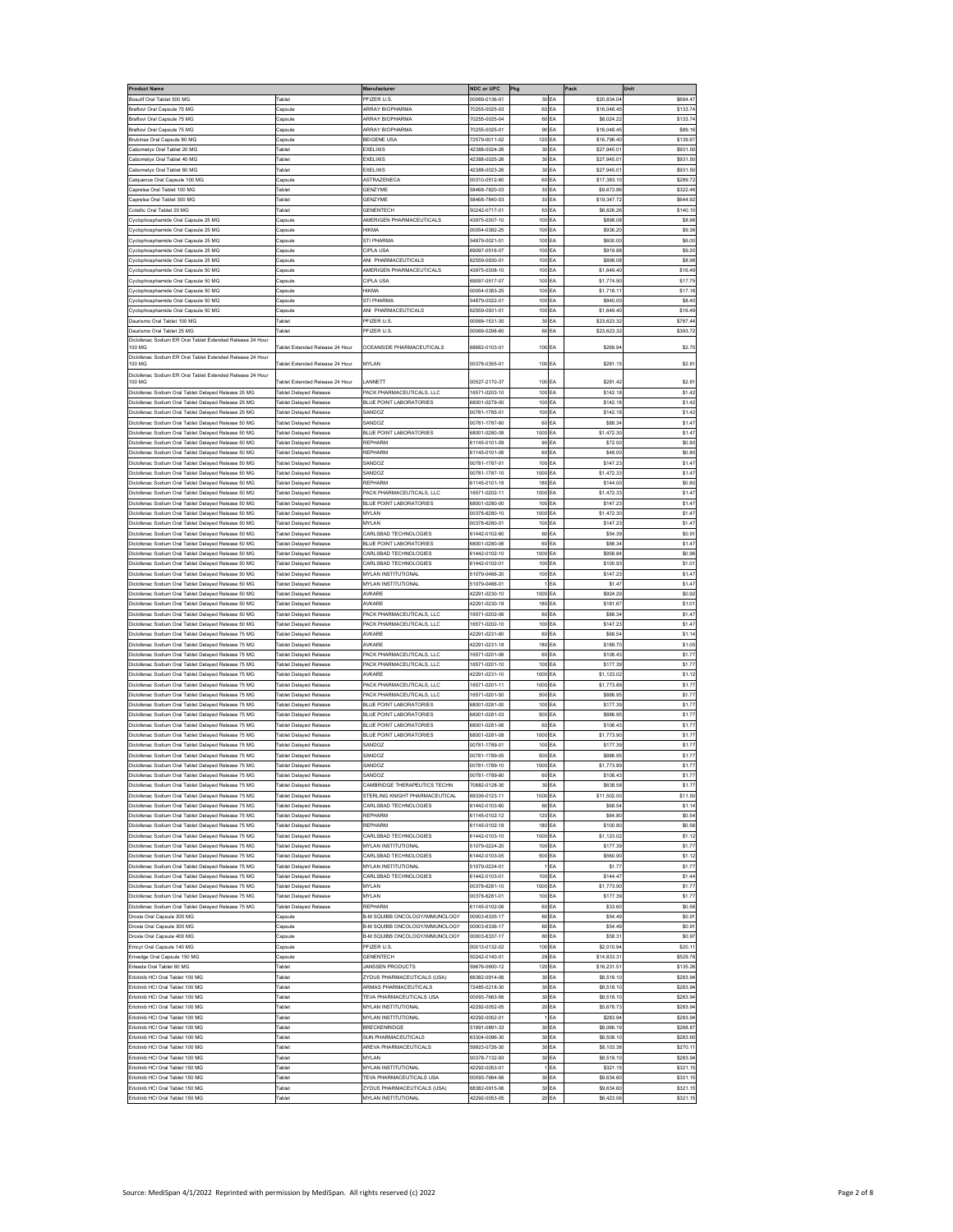| <b>Product Name</b>                                                        |                                | Manufacture                                                        | NDC or UPC                     | Pkg                  | Pack                       | Unit                  |
|----------------------------------------------------------------------------|--------------------------------|--------------------------------------------------------------------|--------------------------------|----------------------|----------------------------|-----------------------|
| Erlotinib HCI Oral Tablet 150 MG                                           | Tablet                         | BRECKENRIDGE                                                       | 51991-0892-33                  | 30 EA                | \$9,123.4                  | \$304.1               |
| rlotinib HCI Oral Tablet 150 MG<br>lotinib HCI Oral Tablet 150 MG          | <b>Fablet</b>                  | AREVA PHARMACEUTICALS<br><b>IRMAS PHARMACEUTICALS</b>              | 59923-0727-30<br>2485-0219-30  | 30 EA<br>30<br>EA    | \$8,969.2<br>\$9,634.6     | \$298.9<br>\$321.1    |
| rlotinib HCI Oral Tablet 150 MG                                            | ablet                          | <b>SUN PHARMACEUTICALS</b>                                         | 63304-0135-30                  | 30<br>EΑ             | \$9,634.60                 | \$321.1               |
| rlotinib HCI Oral Tablet 150 MG                                            | <b>Fablet</b>                  | <b>MYLAN</b>                                                       | 0378-7133-93                   | 30 EA                | \$9,634.60                 | \$321.1               |
| rlotinib HCI Oral Tablet 25 MG                                             | <b>Fablet</b>                  | <b>MYLAN</b>                                                       | 00378-7131-93                  | 30 EA                | \$3,101.25                 | \$103.3               |
| Frlotinib HCI Oral Tablet 25 MG                                            | <b>Fablet</b>                  | <b>MYLAN INSTITUTIONAL</b>                                         | 42292-0051-05                  | 20 EA                | \$2,067.50                 | \$103.3               |
| Erlotinib HCI Oral Tablet 25 MG                                            | <b>Fablet</b>                  | <b>MYLAN INSTITUTIONAL</b>                                         | 42292-0051-01                  | 1EA                  | \$103.38                   | \$103.3               |
| rlotinib HCI Oral Tablet 25<br>rlotinib HCI Oral Tablet 25 MG              | 'able<br><b>Fablet</b>         | <b>SUN PHARMACEUTICALS</b><br><b>AREVA PHARMACEUTICALS</b>         | 33304-0095-30<br>59923-0725-30 | 30 EA<br>30 EA       | \$3,101.2<br>\$1,621.99    | \$103.3<br>\$54.0     |
| rlotinib HCI Oral Tablet 25 MG                                             | <b>Fablet</b>                  | <b>ARMAS PHARMACEUTICALS</b>                                       | 72485-0217-30                  | 30 EA                | \$3,101.2                  | \$103.3               |
| rlotinib HCI Oral Tablet 25 MG                                             | able                           | <b>ZYDUS PHARMACEUTICALS (USA)</b>                                 | 38382-0913-06                  | 30 EA                | \$3,101.2                  | \$103.3               |
| rlotinib HCI Oral Tablet 25 MG                                             | <b>Fablet</b>                  | <b>BRECKENRIDGE</b>                                                | 51991-0890-33                  | 30 EA                | \$2,936.7                  | \$97.8                |
| toposide Oral Capsule 50 MG                                                | Capsul                         | <b>MYLAN</b>                                                       | 00378-3266-94                  | 20 <sub>EA</sub>     | \$2,008.7                  | \$100.4               |
| erolimus Oral Tablet 0.25 MG                                               | <b>Fablet</b>                  | <b>HIKMA</b>                                                       | 00054-0470-21                  | 60 EA                | \$634.2                    | \$10.5                |
| verolimus Oral Tablet 0.5 MG<br>verolimus Oral Tablet 0.75 MG              | <b>Fablet</b><br>ablet         | <b>HIKMA</b><br><b>HIKMA</b>                                       | 00054-0471-21<br>10054-0472-21 | 60<br>EA<br>60 EA    | \$1,268.57<br>\$1,902.84   | \$21.1<br>\$31.7      |
| verolimus Oral Tablet 2.5 MG                                               | <b>Fablet</b>                  | AR PHARMACEUTICAL                                                  | 19884-0119-52                  | EA                   | \$579.16                   | \$579.1               |
| verolimus Oral Tablet 2.5 MG                                               | <b>Fablet</b>                  | PAR PHARMACEUTICAL                                                 | 49884-0119-91                  | 28 EA                | \$16,216.6                 | \$579.1               |
| verolimus Oral Tablet 2.5 MC                                               | <b>Fablet</b>                  | <b>MYLAN</b>                                                       | 0378-3096-32                   | EA                   | \$578.5                    | \$578.5               |
| verolimus Oral Tablet 2.5 MC                                               | <b>Fablet</b>                  | MYLAN                                                              | 00378-3096-85                  | 28 EA                | \$16,199.4                 | \$578.5               |
| verolimus Oral Tablet 2.5 MG                                               | 'ablet                         | <b>TEVA PHARMACEUTICALS USA</b>                                    | 00093-7766-19                  | EA                   | \$611.3                    | \$611.3               |
| verolimus Oral Tablet 2.5 MG<br>verolimus Oral Tablet 2.5 MG               | <b>Fablet</b><br><b>Fablet</b> | <b>TEVA PHARMACEUTICALS USA</b><br><b>HIKMA</b>                    | 00093-7766-24<br>00054-0480-14 | 28 EA<br>28 EA       | \$17,118.49<br>\$17,118.49 | \$611.37<br>\$611.3   |
| verolimus Oral Tablet 5 MG                                                 | Tablet                         | PAR PHARMACEUTICAL                                                 | 49884-0125-52                  | 1EA                  | \$605.8                    | \$605.8               |
| verolimus Oral Tablet 5 MG                                                 | <b>Fablet</b>                  | AR PHARMACEUTICAL                                                  | 49884-0125-91                  | 28 EA                | \$16,962.30                | \$605.8               |
| erolimus Oral Tablet 5 MG                                                  | <b>Fablet</b>                  | MYLAN                                                              | 0378-3097-32                   | EA                   | \$605.16                   | \$605.1               |
| erolimus Oral Tablet 5 MC                                                  | able                           | <b>MYLAN</b>                                                       | 0378-3097-85                   | 28<br>EA             | \$16,944.4                 | \$605.1               |
| verolimus Oral Tablet 5 MG                                                 | able <sup>®</sup>              | <b>HIKMA</b>                                                       | 00054-0481-14                  | 28<br>EA             | \$17,905.6                 | \$639.4               |
| verolimus Oral Tablet 5 MG<br>verolimus Oral Tablet 5 MG                   | <b>Fablet</b><br><b>Fablet</b> | <b>TEVA PHARMACEUTICALS USA</b><br><b>TEVA PHARMACEUTICALS USA</b> | 00093-7767-19<br>00093-7767-24 | EA<br>28 EA          | \$639.49<br>\$17,905.6     | \$639.4<br>\$639.4    |
| verolimus Oral Tablet 7.5 MG                                               | <b>Fablet</b>                  | AR PHARMACEUTICA                                                   | 49884-0127-91                  | 28 EA                | \$16,962.30                | \$605.8               |
| verolimus Oral Tablet 7.5 MG                                               | <b>Fablet</b>                  | TEVA PHARMACEUTICALS USA                                           | 00093-7768-19                  | EA                   | \$639.4                    | \$639.4               |
| verolimus Oral Tablet 7.5 MC                                               | 'able                          | <b>TEVA PHARMACEUTICALS USA</b>                                    | 00093-7768-24                  | 28<br>EA             | \$17,905.6                 | \$639.4               |
| verolimus Oral Tablet 7.5 MG                                               | <b>Fablet</b>                  | AR PHARMACEUTICAL                                                  | 19884-0127-52                  | EA                   | \$605.8                    | \$605.8               |
| verolimus Oral Tablet 7.5 MG                                               | <b>Fablet</b>                  | <b>MYLAN</b>                                                       | 0378-3098-85                   | 28<br>EA             | \$16,944.40                | \$605.1               |
| verolimus Oral Tablet 7.5 MG<br>verolimus Oral Tablet 7.5 MG               | able<br>Tablet                 | <b>HIKMA</b><br>MYLAN                                              | 00054-0497-14                  | 28 EA                | \$17,905.6                 | \$639.4               |
| emestane Oral Tablet 25 MG                                                 | <b>Fablet</b>                  | UPSHER-SMITH                                                       | 00378-3098-32<br>00832-0595-30 | EA<br>30 EA          | \$605.16<br>\$606.9        | \$605.1<br>\$20.2     |
| testane Oral Tablet 25 MC                                                  | <b>Fablet</b>                  | GREENSTONE                                                         | 59762-2858-01                  | 30 EA                | \$606.9                    | \$20.2                |
| emestane Oral Tablet 25 MG                                                 | <b>Fablet</b>                  | <b>ILVOGEN</b>                                                     | 17781-0108-30                  | 30<br>EA             | \$606.94                   | \$20.2                |
| xemestane Oral Tablet 25 MG                                                | ablet                          | <b>7YOUS PHARMACEUTICALS (USA)</b>                                 | 38382-0383-06                  | 30<br>EA             | \$606.94                   | \$20.2                |
| emestane Oral Tablet 25 MG                                                 | <b>Fablet</b>                  | <b>MYLAN</b>                                                       | 0378-5001-93                   | 30 EA                | \$606.9                    | \$20.2                |
| emestane Oral Tablet 25 MG                                                 | <b>Fablet</b>                  | BRECKENRIDGE                                                       | 51991-0005-33                  | 30 EA                | \$606.9                    | \$20.2                |
| xemestane Oral Tablet 25 MG<br>emestane Oral Tablet 25 MG                  | <b>Fablet</b><br><b>Fablet</b> | <b>HIKMA</b><br>CIPLA US                                           | 00054-0080-13<br>69097-0316-02 | 30 EA<br>30 EA       | \$606.9<br>\$390.9         | \$20.2<br>\$13.0      |
| reston Oral Tablet 60 MG                                                   | able                           | <b>YOWA KIRIN</b>                                                  | 12747-0327-30                  | 30 EA                | \$1,559.9                  | \$52.0                |
| arydak Oral Capsule 10 MG                                                  | apsule                         | <b>SECURA BIO</b>                                                  | 00078-0650-06                  | 6 <sub>EA</sub>      | \$16,899.0                 | \$2,816.5             |
| arydak Oral Capsule 15 MG                                                  | Capsuk                         | <b>SECURA BIC</b>                                                  | 00078-0651-06                  | 6 <sub>EA</sub>      | \$16,899.0                 | \$2,816.5             |
| arydak Oral Capsule 20 MG                                                  | Capsul                         | <b>SECURA BIC</b>                                                  | 00078-0652-06                  | 6 <sub>EA</sub>      | \$16,899.0                 | \$2,816.5             |
|                                                                            |                                |                                                                    |                                |                      |                            |                       |
| emara Oral Tablet 2.5 MG                                                   | <b>Fablet</b>                  | NOVARTIS                                                           | 00078-0249-15                  | 30 EA                | \$842.50                   | \$28.0                |
| lutamide Oral Capsule 125 MG                                               | apsul                          | PAR PHARMACEUTICAL                                                 | 19884-0753-13                  | 180<br>EA            | \$376.6                    | \$2.0                 |
| tamide Oral Capsule 125 MG                                                 | apsule                         | CIPLA US                                                           | 9097-0915-91                   | 180<br>EA            | \$899.0                    | \$4.9                 |
| ilotrif Oral Tablet 20 MG<br>ilotrif Oral Tablet 30 MG                     | ablet<br><b>Fablet</b>         | BOEHRINGER INGELHEIM<br><b>SOEHRINGER INGELHEIM</b>                | 0597-0141-30<br>0597-0137-30   | 30<br>EA<br>30 EA    | \$12,582.86<br>\$12,582.8  | \$419.4<br>\$419.4    |
| ilotrif Oral Tablet 40 MG                                                  | <b>Fablet</b>                  | <b>SOEHRINGER INGELHEIM</b>                                        | 00597-0138-30                  | 30 EA                | \$12,582.8                 | \$419.4               |
| leostine Oral Capsule 10 MG                                                | Capsule                        | NEXTSOURCE BIOTECHNOLOGY                                           | 58181-3040-05                  | 5EA                  | \$545.82                   | \$109.1               |
| leostine Oral Capsule 100 MG                                               | Capsule                        | <b>VEXTSOURCE BIOTECHNOLOGY</b>                                    | 58181-3042-05                  | 5 <sub>EA</sub>      | \$6,027.1                  | \$1,205.4             |
| ostine Oral Capsule 40 MG                                                  | apsule                         | <b>VEXTSOURCE BIOTECHNOLOGY</b>                                    | 58181-3041-05                  | 5 <sub>EA</sub>      | \$2,183.3                  | \$436.6               |
| leostine Oral Capsule 5 MG                                                 | apsule                         | <b>NEXTSOURCE BIOTECHNOLOGY</b>                                    | 58181-3043-05                  | 5EA                  | \$252.00                   | \$50.40               |
| lycamtin Oral Capsule 0.25 MG<br>ycamtin Oral Capsule 1 MG                 | apsule<br>apsul                | VOVARTIS<br>VOVARTIS                                               | 00078-0672-01<br>00078-0673-01 | 10 <sub>EA</sub>     | \$1,205.92<br>\$4,823.5    | \$120.5               |
| lydrea Oral Capsule 500 MG                                                 | Capsuk                         | 3-M SQUIBB ONCOLOGY/IMMUNOLOGY                                     | 00003-0830-50                  | 10 EA<br>100 EA      | \$163.8                    | \$482.36<br>\$1.6     |
| ydroxyurea Oral Capsule 500 MG                                             | apsule                         | <b>TEVA PHARMACEUTICALS USA</b>                                    | 00555-0882-02                  | 100<br>EA            | \$147.40                   | \$1.4                 |
| droxyurea Oral Capsule 500 MG                                              | apsule                         | MAJOR PHARMACEUTICALS                                              | 10-0403-0000                   | 100<br>EA            | \$115.8                    | \$1.1                 |
| ydroxyurea Oral Capsule 500 MG                                             | Capsule                        | <b>NXARE</b>                                                       | 12291-0321-01                  | 100<br>ΕA            | \$102.18                   | \$1.02                |
| fydroxyurea Oral Capsule 500 MG                                            | apsule                         | AR PHARMACEUTICAL                                                  | 49884-0724-01                  | 100<br>EA            | \$127.73                   | \$1.28                |
| clusig Oral Tablet 10 MG                                                   | ablet                          | AKEDA PHARMACEUTICALS AMERICA                                      | 63020-0536-30                  | 30<br>EA             | \$22,570.80                | \$752.36              |
| clusig Oral Tablet 15 MG                                                   | <b>Fablet</b>                  | ARIAD PHARMACEUTICALS                                              | 76189-0535-30                  | 30 EA                | \$19,873.20                | \$662.44              |
| dusig Oral Tablet 15 MG                                                    | 'ablet                         | AKEDA PHARMACEUTICALS AMERICA                                      | 33020-0535-30                  | 30<br>EA             | \$22,570.8                 | \$752.36              |
| clusig Oral Tablet 30 MG                                                   | <b>Fablet</b>                  | <b>TAKEDA PHARMACEUTICALS AMERICA</b>                              | 63020-0533-30                  | 30 EA                | \$22,570.80                | \$752.36              |
| clusig Oral Tablet 45 MG                                                   | <b>Fablet</b>                  | ARIAD PHARMACEUTICALS                                              | 76189-0534-30                  | 30 EA                | \$19,873.2                 | \$662.44              |
| clusig Oral Tablet 45 MG<br>DHIFA Oral Tablet 100 MG                       | <b>Fablet</b><br><b>Fablet</b> | TAKEDA PHARMACEUTICALS AMERICA<br>B-M SQUIBB U.S. (PRIMARY CARE    | 63020-0534-30<br>59572-0710-30 | 30 EA<br>30 EA       | \$22,570.80<br>\$35,420.4  | \$752.36<br>\$1,180.6 |
| DHIFA Oral Tablet 50 MG                                                    | <b>Fablet</b>                  | 3-M SQUIBB U.S. (PRIMARY CARE)                                     | 59572-0705-30                  | 30 EA                | \$35,420.46                | \$1,180.68            |
| natinib Mesylate Oral Tablet 100 MG                                        | <b>Fablet</b>                  | <b>TEVA PHARMACEUTICALS USA</b>                                    | 00093-7629-98                  | 90<br>EA             | \$9,101.64                 | \$101.13              |
| natinib Mesvlate Oral Tablet 100 MG                                        | <b>Fablet</b>                  | <b>ASCEND LABORATORIES</b>                                         | 37877-0633-90                  | 90 EA                | \$9,090.50                 | \$101.0               |
| natinib Mesylate Oral Tablet 100 MG                                        | Tablet                         | DR.REDDY'S LABORATORIES, INC.                                      | 43598-0344-90                  | 90 EA                | \$9,091.52                 | \$101.02              |
| natinib Mesylate Oral Tablet 100 MG                                        | <b>Fablet</b>                  | <b>MYLAN</b>                                                       | 0378-2245-77                   | 90 EA                | \$368.2                    | \$4.09                |
| natinib Mesylate Oral Tablet 100 MG<br>atinib Mesvlate Oral Tablet 100 MG  | <b>Fablet</b><br>ablet         | AUROBINDO PHARMA<br><b>BRECKENRIDGE</b>                            | 59651-0240-90                  | 90 EA<br>90 EA       | \$9,101.64<br>\$9,097.5    | \$101.13<br>\$101.08  |
| natinib Mesylate Oral Tablet 100 MG                                        | <b>Fablet</b>                  | ARMAS PHARMACEUTICALS                                              | 1991-0376-90<br>72485-0202-90  | 90 <sub>EA</sub>     | \$9,090.00                 | \$101.00              |
| natinib Mesvlate Oral Tablet 100 MG                                        | <b>Fablet</b>                  | <b>AREVA PHARMACEUTICALS</b>                                       | 59923-0723-90                  | 90 EA                | \$9,111.64                 | \$101.24              |
| natinib Mesylate Oral Tablet 100 MG                                        | Tablet                         | NORTHSTAR RX                                                       | 16714-0704-01                  | 90 EA                | \$9,115.07                 | \$101.28              |
| natinib Mesylate Oral Tablet 100 MG                                        | Tablet                         | MAJOR PHARMACEUTICALS                                              | 00904-6901-04                  | 30 EA                | \$1,602.80                 | \$53.43               |
| atinib Mesylate Oral Tablet 100 MG                                         | <b>Fablet</b>                  | <b>SUN PHARMACEUTICALS</b>                                         | 47335-0472-81                  | 90 EA                | \$9,607.2                  | \$106.7               |
| atinib Mesvlate Oral Tablet 100 MG<br>natinib Mesylate Oral Tablet 100 MG  | ablet<br>ablet                 | CELLTRION USA<br>APOTEX                                            | 72606-0556-01<br>30505-2900-09 | 90<br>EA<br>90<br>EA | \$109.5<br>\$9,101.54      | \$1.22<br>\$101.13    |
| natinib Mesylate Oral Tablet 100 MG                                        | <b>Fablet</b>                  | <b>JUPIN PHARMACEUTICALS</b>                                       | 68180-0390-09                  | 90 EA                | \$9,101.54                 | \$101.13              |
| atinib Mesylate Oral Tablet 100 MG                                         | <b>Fablet</b>                  | <b>MYLAN INSTITUTIONAL</b>                                         | 42292-0043-03                  | 30 EA                | \$1,200.0                  | \$40.00               |
| natinib Mesylate Oral Tablet 100 MG                                        | Tablet                         | <b>MYLAN INSTITUTIONAL</b>                                         | 42292-0043-01                  | EA                   | \$40.00                    | \$40.00               |
| natinib Mesylate Oral Tablet 100 MG                                        | <b>Fablet</b>                  | HIKMA                                                              | 00054-0248-22                  | 90 EA                | \$9,101.64                 | \$101.1               |
| atinib Mesylate Oral Tablet 400 MG                                         | ablet                          | <b>TEVA PHARMACEUTICALS USA</b>                                    | 00093-7630-56                  | 30 EA                | \$10,932.2                 | \$364.4               |
| natinib Mesylate Oral Tablet 400 MG<br>natinib Mesvlate Oral Tablet 400 MG | <b>Fablet</b><br><b>Fablet</b> | <b>SUN PHARMACEUTICALS</b><br>CELLTRION USA                        | 17335-0475-83<br>72606-0557-01 | 30 EA<br>30 EA       | \$11,839.77<br>\$131.56    | \$394.66<br>\$4.39    |
| atinib Mesylate Oral Tablet 400 MG                                         | <b>Fablet</b>                  | <b>NUROBINDO PHARMA</b>                                            | 59651-0241-30                  | 30 EA                | \$10,932.2                 | \$364.4               |
| natinib Mesylate Oral Tablet 400 MG                                        | Tablet                         | NORTHSTAR RX                                                       | 16714-0705-01                  | 30 EA                | \$11,308.6                 | \$376.95              |
| natinib Mesylate Oral Tablet 400 MG<br>atinib Mesylate Oral Tablet 400 MG  | <b>Fablet</b><br>Tablet        | AREVA PHARMACEUTICALS<br>APOTEX                                    | 59923-0724-30<br>60505-2901-03 | 30 EA<br>30 EA       | \$10,942.23<br>\$10,932.11 | \$364.7<br>\$364.40   |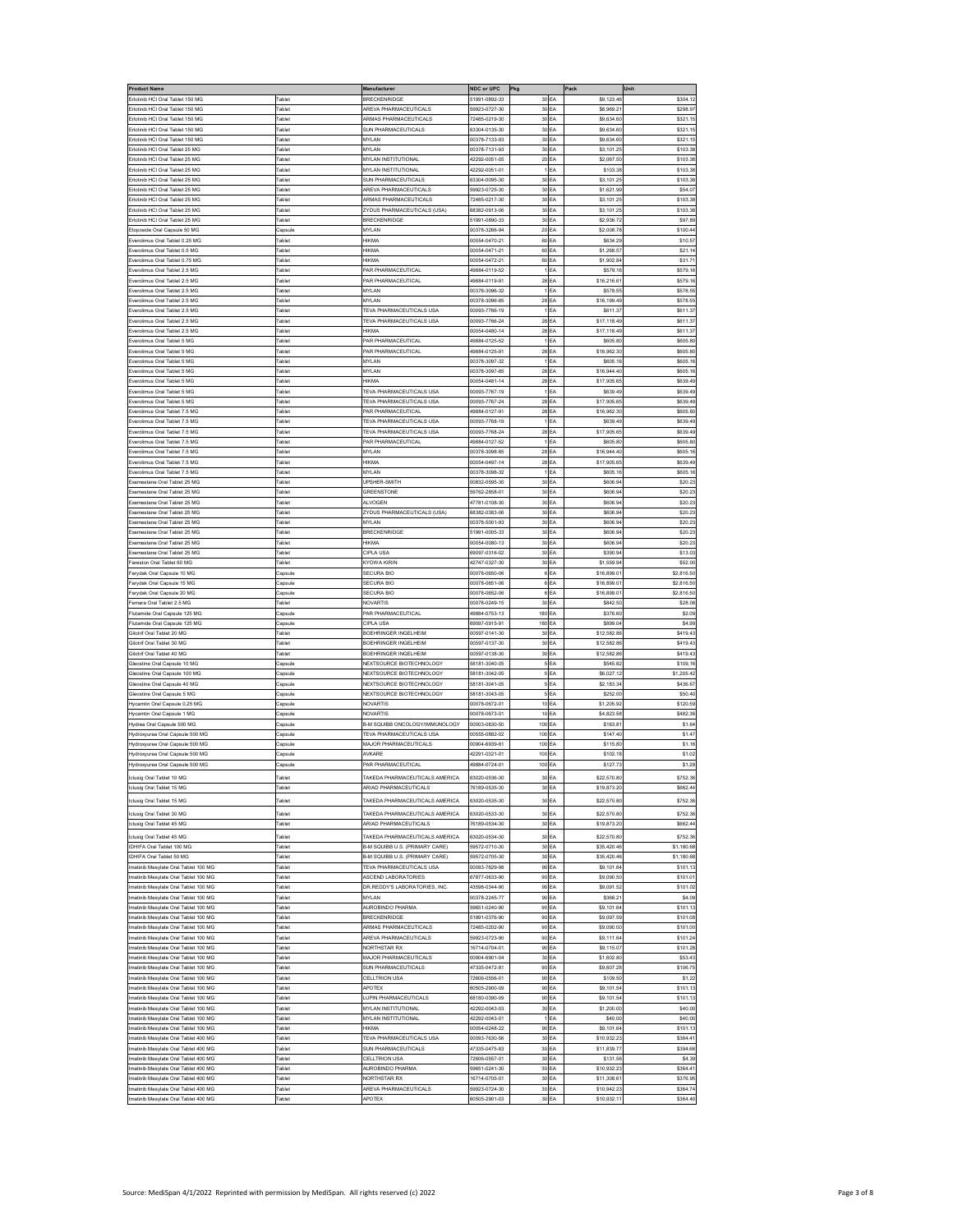| Product Name                                                          |                            | Manufacturer                          | NDC or UPC                    | Pkg            |           | Pack        | Unit     |
|-----------------------------------------------------------------------|----------------------------|---------------------------------------|-------------------------------|----------------|-----------|-------------|----------|
| natinib Mesylate Oral Tablet 400 MG                                   | Tablet                     | MYLAN                                 | 00378-2246-93                 |                | 30 EA     | \$442.2     | \$14.7   |
| matinib Mesvlate Oral Tablet 400 MG                                   | <b>Fablet</b>              | <b>MYLAN INSTITUTIONAL</b>            | 12292-0044-03                 | 30             | EA        | \$4,560.00  | \$152.00 |
| natinib Mesylate Oral Tablet 400 MG                                   | Tablet                     | <b>BRECKENRIDGE</b>                   | 1991-0377-33                  |                | 30 EA     | \$10,927.3  | \$364.2  |
| natinib Mesylate Oral Tablet 400 MG                                   | ablet                      | <b>IYLAN INSTITUTIONAL</b>            | 2292-0044-01                  |                | EA        | \$152.0     | \$152.00 |
| matinib Mesvlate Oral Tablet 400 MG                                   | <b>Fablet</b>              | <b>ARMAS PHARMACEUTICALS</b>          | 2485-0203-30                  | 30             | EA        | \$10,932.00 | \$364.40 |
| natinib Mesylate Oral Tablet 400 MG                                   | Tablet                     | <b>UPIN PHARMACEUTICALS</b>           | 38180-0391-06                 |                | 30 EA     | \$10,932.11 | \$364.40 |
| natinib Mesylate Oral Tablet 400 MG                                   | ablet                      | <b>MAJOR PHARMACEUTICALS</b>          | 0904-6621-04                  | 30             | EA        | \$5,557.7   | \$185.26 |
| matinib Mesylate Oral Tablet 400 MG                                   | Tablet                     | DR.REDDY'S LABORATORIES, INC          | 43598-0345-30                 |                | 30 EA     | \$10,932.23 | \$364.4  |
| natinib Mesylate Oral Tablet 400 MG                                   | Tablet                     | <b>HIKMA</b>                          | 00054-0249-13                 |                | 30 EA     | \$10,932.2  | \$364.4  |
| natinib Mesylate Oral Tablet 400 MG                                   | ablet                      | <b>SCEND LABORATORIES</b>             | 7877-0634-30                  | 30             | EA        | \$10,919.40 | \$363.9  |
| mbruvica Oral Capsule 140 MG                                          | Capsule                    | PHARMACYCLICS                         | 7962-0140-12                  | 120            | EA        | \$25,638.98 | \$213.66 |
| nbruvica Oral Capsule 140 MG                                          | Capsule                    | PHARMACYCLICS                         | 7962-0140-09                  |                | 90 EA     | \$19,229.24 | \$213.6  |
| nbruvica Oral Capsule 70 MG                                           | Capsul                     | PHARMACYCLICS                         | 7962-0070-28                  |                | 28 EA     | \$17,947.30 | \$640.98 |
| mbruvica Oral Tablet 140 MG                                           | Tablet                     | PHARMACYCLICS                         | 57962-0014-28                 | 28             | EA        | \$17,947.30 | \$640.98 |
| mbruvica Oral Tablet 280 MG                                           | <b>Tablet</b>              | PHARMACYCLICS                         | 7962-0280-28                  | 28             | EA        | \$17,947.30 | \$640.9  |
| nbruvica Oral Tablet 420 MG                                           | ablet                      | HARMACYCLICS                          | 7962-0420-28                  | 28             | EΑ        | \$17,947.30 | \$640.9  |
| mbruvica Oral Tablet 560 MG                                           | <b>Fablet</b>              | PHARMACYCLICS                         | 7962-0560-28                  | 28             | EΑ        | \$17,947.30 | \$640.98 |
| nivta Oral Tablet 1 MG                                                | <b>Tablet</b>              | PFIZER U.S.                           | 00069-0145-01                 | 180            | EΑ        | \$21,330.91 | \$118.5  |
|                                                                       | <b>Fablet</b>              |                                       |                               |                |           |             |          |
| nlyta Oral Tablet 5 MG                                                |                            | <b>PFIZER U.S</b>                     | 0069-0151-11                  | 60             | EA        | \$21,330.9  | \$355.5  |
| nrebic Oral Capsule 100 MG                                            | Capsuk                     | <b>B-M SQUIBB U.S. (PRIMARY CARE)</b> | 59572-0720-12                 | 120            | EA        | \$27.519.04 | \$229.3  |
| ressa Oral Tablet 250 MG                                              | <b>Tablet</b>              | <b>ASTRAZENECA</b>                    | 00310-0482-30                 | 30             | EA        | \$9,346.66  | \$311.5  |
| lakafi Oral Tablet 10 MG                                              | Tablet                     | INCYTE CORPORATION                    | 0881-0010-60                  |                | 60 EA     | \$18,692.40 | \$311.5  |
| akafi Oral Tablet 15 MG                                               | Tablet                     | <b>INCYTE CORPORATION</b>             | 50881-0015-60                 | 60             | EA        | \$18,692.40 | \$311.5  |
| akafi Oral Tablet 20 MG                                               | <b>Tablet</b>              | <b>INCYTE CORPORATION</b>             | 0881-0020-60                  | 60             | EA        | \$18,692.40 | \$311.54 |
| akafi Oral Tablet 25 MG                                               | Tablet                     | <b>INCYTE CORPORATION</b>             | 0881-0025-60                  |                | 60 EA     | \$18,692.40 | \$311.54 |
| akafi Oral Tablet 5 MG                                                | <b>Fablet</b>              | INCYTE CORPORATION                    | 50881-0005-60                 |                | 60 EA     | \$18,692.40 | \$311.5  |
| Kisqali (200 MG Dose) Oral Tablet Therapy Pack 200 MG                 | Tablet Therapy Pack        | NOVARTIS                              | 00078-0860-01                 | 21             | EA        | \$7,277.90  | \$346.5  |
| Gisqali (400 MG Dose) Oral Tablet Therapy Pack 200 MG                 | Tablet Therapy Pack        | NOVARTIS                              | 0078-0867-14                  | 14             | EA        | \$4,851.95  | \$346.5  |
| isqali (400 MG Dose) Oral Tablet Therapy Pack 200 MG                  | <b>Fablet Therapy Pack</b> | <b>JOVARTIS</b>                       | 0078-0867-42                  | 42             | EΑ        | \$14,555.8  | \$346.5  |
| Gisqali (600 MG Dose) Oral Tablet Therapy Pack 200 MG                 | Tablet Therapy Pack        | <b>VOVARTIS</b>                       | 0078-0874-21                  | $\overline{2}$ | EA        | \$6,064.93  | \$288.81 |
| Kisqali (600 MG Dose) Oral Tablet Therapy Pack 200 MG                 | Tablet Therapy Pack        | <b>NOVARTIS</b>                       | 00078-0874-63                 |                | 63 EA     | \$18,194.82 | \$288.8  |
| Kisqali Femara (400 MG Dose) Oral Tablet Therapy Pack 200 8           |                            |                                       |                               |                |           |             |          |
| 2.5 MG                                                                | Tablet Therapy Pack        | NOVARTIS                              | 00078-0916-61                 | 70             | <b>FA</b> | \$14,555.86 | \$207.9  |
| Kisqali Femara (600 MG Dose) Oral Tablet Therapy Pack 200 &<br>2.5 MG | Fablet Therapy Pack        | NOVARTIS                              | 00078-0923-61                 |                | 91 EA     | \$18,194.82 | \$199.9  |
|                                                                       |                            |                                       |                               |                |           |             |          |
| Kisqali Femara(200 MG Dose) Oral Tablet Therapy Pack 200 &<br>2.5 MG  | Tablet Therapy Pack        | <b>NOVARTIS</b>                       | 00078-0909-61                 | 49             | EA        | \$7,277.90  | \$148.53 |
| Lenvima (10 MG Daily Dose) Oral Capsule Therapy Pack 10               |                            |                                       |                               |                |           |             |          |
| MG                                                                    | Capsule Therapy Pack       | EISAI                                 | 62856-0710-30                 | 30             | EA        | \$25,106.40 | \$836.88 |
| envima (10 MG Daily Dose) Oral Capsule Therapy Pack 10                |                            |                                       |                               |                |           |             |          |
| MG                                                                    | Capsule Therapy Pack       | FISAI                                 | 32856-0710-05                 |                | <b>FA</b> | \$4,184.40  | \$836.8  |
| envima (12 MG Daily Dose) Oral Capsule Therapy Pack 3 x 4<br>MG       |                            | EISA                                  | 62856-0712-30                 |                | 90 EA     | \$25,106.40 | \$278.96 |
|                                                                       | apsule Therapy Pack        |                                       |                               |                |           |             |          |
| envima (12 MG Daily Dose) Oral Capsule Therapy Pack 3 x 4<br>MG       | Capsule Therapy Pack       | EISAI                                 | 62856-0712-05                 |                | 15 EA     | \$4,184.40  | \$278.96 |
|                                                                       |                            |                                       |                               |                |           |             |          |
| envima (14 MG Daily Dose) Oral Capsule Therapy Pack 10 &<br>4 MG      | Capsule Therapy Pack       | EISAI                                 | 62856-0714-30                 |                | 60 EA     | \$25,106.40 | \$418.4  |
| Lenvima (14 MG Daily Dose) Oral Capsule Therapy Pack 10 &             |                            |                                       |                               |                |           |             |          |
| MG                                                                    | Capsule Therapy Pack       | EISAI                                 | 62856-0714-05                 |                | 10 EA     | \$4,184.40  | \$418.4  |
| envima (18 MG Daily Dose) Oral Capsule Therapy Pack 10                |                            |                                       |                               |                |           |             |          |
| <b>MG &amp; 2 x 4 MC</b>                                              | apsule Therapy Pack        | EISA                                  | 2856-0718-30                  |                | 90 EA     | \$25,106.40 | \$278.9  |
| envima (18 MG Daily Dose) Oral Capsule Therapy Pack 10                |                            |                                       |                               |                |           |             |          |
| MG & 2 x 4 MG                                                         | Capsule Therapy Pack       | EISAI                                 | 32856-0718-05                 |                | 15 EA     | \$4,184.40  | \$278.96 |
| Lenvima (20 MG Daily Dose) Oral Capsule Therapy Pack 2 x 10<br>MG     |                            | EISAI                                 | 62856-0720-05                 | 10             | EA        | \$4,184.40  | \$418.44 |
|                                                                       | Capsule Therapy Pack       |                                       |                               |                |           |             |          |
| envima (20 MG Daily Dose) Oral Capsule Therapy Pack 2 x 10<br>MG      | Capsule Therapy Pack       | EISAI                                 | 62856-0720-30                 | 60             | EA        | \$25,106.40 | \$418.4  |
| envima (24 MG Daily Dose) Oral Capsule Therapy Pack 2 x 10            |                            |                                       |                               |                |           |             |          |
| <b>MG &amp; 4 MG</b>                                                  | Capsule Therapy Pack       | EISAI                                 | 62856-0724-30                 | 90             | <b>FA</b> | \$25,106.40 | \$278.9  |
| envima (24 MG Daily Dose) Oral Capsule Therapy Pack 2 x 10            |                            |                                       |                               |                |           |             |          |
| <b>MG &amp; 4 MG</b>                                                  | Capsule Therapy Pack       | EISAI                                 | 62856-0724-05                 | 15             | EA        | \$4,184.40  | \$278.96 |
| envima (4 MG Daily Dose) Oral Capsule Therapy Pack 4 MG               | Capsule Therapy Pack       | EISAI                                 | 32856-0704-05                 |                | EA        | \$4,184.40  | \$836.88 |
| envima (4 MG Daily Dose) Oral Capsule Therapy Pack 4 MG               | Sapsule Therapy Pack       | EISAI                                 | 2856-0704-30                  |                | 30 EA     | \$25,106.40 | \$836.8  |
|                                                                       |                            |                                       |                               |                |           |             |          |
| envima (8 MG Daily Dose) Oral Capsule Therapy Pack 2 x 4<br>MG        | Capsule Therapy Pack       | EISA                                  | 32856-0708-05                 |                | 10 EA     | \$4,184.40  | \$418.4  |
| envima (8 MG Daily Dose) Oral Capsule Therapy Pack 2 x 4              |                            |                                       |                               |                |           |             |          |
| MG                                                                    | apsule Therapy Pack        | EISA                                  | 2856-0708-30                  | 60             | EA        | \$25,106.40 | \$418.44 |
| etrozole Oral Tablet 2.5 MG                                           | Tablet                     | ACCORD HEALTHCARE                     | 16729-0034-10                 | 30             | EA        | \$541.55    | \$18.05  |
| etrozole Oral Tablet 2.5 MG                                           | <b>Fablet</b>              | ACCORD HEALTHCARE                     | 16729-0034-15                 | 90             | EA        | \$1,624.65  | \$18.0   |
| trozole Oral Tablet 2.5 MG                                            |                            | RECKENRIDGE                           | 1991-0759-10                  | 1000           | EΑ        | \$18,114.67 | \$18.1   |
| etrozole Oral Tablet 2.5 MG                                           | <b>Tablet</b>              | BRECKENRIDGE                          | 1991-0759-33                  | 30             | EA        | \$543.44    | \$18.1   |
| etrozole Oral Tablet 2.5 MG                                           | Tablet                     | SUN PHARMACEUTICALS                   | 62756-0511-83                 | 30             | EA        | \$543.44    | \$18.11  |
| etrozole Oral Tablet 2.5 MG                                           | ablet                      | FRESENIUS KABI USA                    | 63323-0772-30                 |                | 30 EA     | \$60.44     | \$2.01   |
| etrozole Oral Tablet 2.5 MG                                           | Tablet                     | AUROBINDO PHARMA                      | 59651-0180-90                 |                | 90 EA     | \$1,632.12  | \$18.13  |
| Letrozole Oral Tablet 2.5 MG                                          | Tablet                     | AUROBINDO PHARMA                      | 59651-0180-30                 |                | 30 EA     | \$544.04    | \$18.13  |
| etrozole Oral Tablet 2.5 MG                                           | Tablet                     | TEVA PHARMACEUTICALS USA              | 0093-7620-56                  | 30             | EA        | \$544.04    | \$18.13  |
| etrozole Oral Tablet 2.5 MG                                           | Tablet                     | APOTEX                                | 60505-3255-03                 | 30             | EA        | \$544.03    | \$18.13  |
| etrozole Oral Tablet 2.5 MG                                           | <b>Fablet</b>              | APOTEX                                | 60505-3255-08                 | 1000           | EA        | \$18,134.03 | \$18.13  |
| etrozole Oral Tablet 2.5 MG                                           | Tablet                     | <b>NXARE</b>                          | 42291-0374-90                 |                | 90 EA     | \$1,630.31  | \$18.11  |
| onsurf Oral Tablet 15-6.14 MG                                         | Tablet                     | TAIHO PHARMACEUTICAL                  | 34842-1025-01                 |                | 20 EA     | \$4,512.11  | \$225.6  |
| onsurf Oral Tablet 15-6.14 MG                                         | <b>Fablet</b>              | <b>FAIHO PHARMACEUTICAL</b>           | 64842-1025-02                 |                | 40 EA     | \$9,024.20  | \$225.6  |
| onsurf Oral Tablet 15-6.14 MG                                         | Tablet                     | TAIHO PHARMACEUTICAL                  | 4842-1025-03                  |                | 60 EA     | \$13,536.31 | \$225.6  |
| onsurf Oral Tablet 20-8.19 MG                                         | Tablet                     | <b>TAIHO PHARMACEUTICAL</b>           | 4842-1020-03                  | 60             | EA        | \$18,048.40 | \$300.8  |
| onsurf Oral Tablet 20-8.19 MG                                         | <b>Tablet</b>              | AIHO PHARMACEUTICAL                   | 34842-1020-02                 | 40             | EA        | \$13,032.29 | \$325.81 |
| onsurf Oral Tablet 20-8.19 MG                                         | Tablet                     | TAIHO PHARMACEUTICAL                  | 4842-1020-01                  |                | 20 EA     | \$6,016.15  | \$300.81 |
| orbrena Oral Tablet 100 MG                                            | Tablet                     | PFIZER U.S.                           | 00069-0231-01                 |                | 30 EA     | \$22,410.13 | \$747.00 |
| orbrena Oral Tablet 25 MG                                             | <b>Fablet</b>              | PFIZER U.S                            | 00069-0227-01                 |                | 30 EA     | \$7,470.06  | \$249.00 |
| ynparza Oral Tablet 100 MG                                            | Tablet                     | ASTRAZENECA                           | 0310-0668-12                  |                | 120 EA    | \$17,858.83 | \$148.8  |
| ynparza Oral Tablet 100 MG                                            | <b>Fablet</b>              | STRAZENECA                            | 0310-0668-60                  |                | 60 EA     | \$8,929.42  | \$148.82 |
| ynparza Oral Tablet 150 MG                                            | Tablet                     | ASTRAZENECA                           |                               | 60             | EA        | \$8,929.42  | \$148.82 |
| ynparza Oral Tablet 150 MG                                            | Tablet                     | ASTRAZENECA                           | 0310-0679-60<br>00310-0679-12 | 120 EA         |           | \$17,858.83 | \$148.82 |
| ysodren Oral Tablet 500 MG                                            | Tablet                     | HRA PHARMA RARE DISEASES              | 76336-0080-60                 | 100 EA         |           | \$1,398.48  | \$13.98  |
| ysodren Oral Tablet 500 MG                                            | Tablet                     | HRA PHARMA RARE DISEASES              | 00015-3080-60                 | 100            | EA        | \$575.94    | \$5.76   |
|                                                                       |                            |                                       |                               |                |           |             |          |
| Matulane Oral Capsule 50 MG                                           | Capsuk                     | <b>EADIANT BIOSCIENCES</b>            | 4482-0054-01                  | 100            | EA        | \$14,362.93 | \$143.6  |
| legestrol Acetate Oral Tablet 20 MG                                   | ablet                      | EVA PHARMACEUTICALS USA               | 0555-0606-02                  | 100            | EA        | \$104.04    | \$1.04   |
| Megestrol Acetate Oral Tablet 20 MG                                   | <b>Fablet</b>              | AR PHARMACEUTICAL                     | 49884-0289-01                 | 100            | EA        | \$69.20     | \$0.69   |
| Megestrol Acetate Oral Tablet 20 MG                                   | Tablet                     | MYLAN INSTITUTIONAL                   | 51079-0434-20                 | 100 EA         |           | \$65.65     | \$0.66   |
| Megestrol Acetate Oral Tablet 20 MG                                   | <b>Fablet</b>              | <b>MYLAN INSTITUTIONAL</b>            | 51079-0434-01                 |                | EA        | \$0.66      | \$0.66   |
| Megestrol Acetate Oral Tablet 40 MG                                   | Tablet                     | TEVA PHARMACEUTICALS USA              | 00555-0607-02                 | 100 EA         |           | \$170.83    | \$1.7    |
| Megestrol Acetate Oral Tablet 40 MG                                   | <b>Fablet</b>              | PAR PHARMACEUTICA                     | 49884-0290-05                 | 500            | EA        | \$530.38    | \$1.06   |
| legestrol Acetate Oral Tablet 40 MG                                   | Tablet                     | <b>AAJOR PHARMACEUTICALS</b>          | 0904-3571-61                  | 100            | EA        | \$136.75    | \$1.37   |
| Megestrol Acetate Oral Tablet 40 MG                                   | Tablet                     | PAR PHARMACEUTICAL                    | 49884-0290-04                 | 250            | EA        | \$270.60    | \$1.08   |
| Megestrol Acetate Oral Tablet 40 MG                                   | <b>Fablet</b>              | PAR PHARMACEUTICAL                    | 49884-0290-01                 | 100            | EA        | \$123.00    | \$1.2    |
| Mekinist Oral Tablet 0.5 MG                                           | Tablet                     | NOVARTIS                              | 00078-0666-15                 |                | 30 EA     | \$4,687.10  | \$156.24 |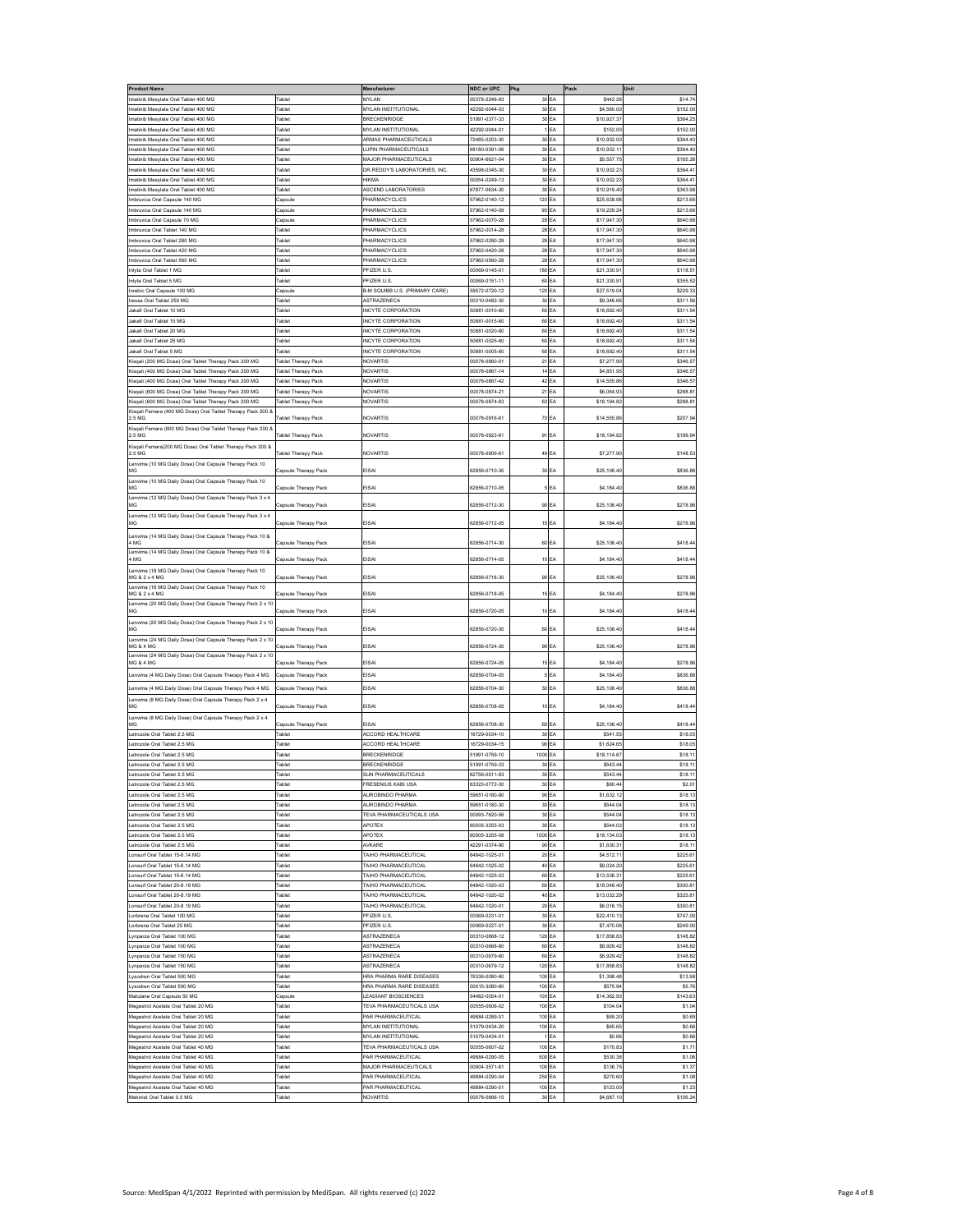| <b>Product Name</b>                                                    |                         | Manufacturer                                                          | NDC or UPC                     | Pkg              |          | Pack                       | Unit                     |
|------------------------------------------------------------------------|-------------------------|-----------------------------------------------------------------------|--------------------------------|------------------|----------|----------------------------|--------------------------|
| Mekinist Oral Tablet 2 MG                                              | 'ahlet                  | <b>JOVARTIS</b>                                                       | 00078-0668-15                  | 30 EA            |          | \$15,952.6                 | \$531.7                  |
| fektovi Oral Tablet 15 MG                                              | <b>Tablet</b>           | <b>KRAY BIOPHARMA</b>                                                 | 0255-0010-02                   | 180              | EA       | \$15,745.6                 | \$87.48                  |
| Melphalan Oral Tablet 2 MG                                             | 'ablet                  | <b>ALVOGEN</b>                                                        | 7781-0200-50                   | 50               | EA       | \$610.62                   | \$12.21                  |
| Mercaptopurine Oral Tablet 50 MG                                       | <b>Fablet</b>           | QUINN PHARMACEUTICALS                                                 | 9076-0913-02                   | 25 EA            |          | \$204.62                   | \$8.18                   |
| Mercaptopurine Oral Tablet 50 MG                                       | <b>Fablet</b>           | QUINN PHARMACEUTICALS                                                 | 69076-0913-25                  | 250              | EA       | \$1,794.7                  | \$7.18                   |
| Mercaptopurine Oral Tablet 50 MG                                       | <b>Tablet</b>           | MYLAN                                                                 | 0378-3547-25                   | 250              | EA       | \$1,022.45                 | \$4.09                   |
| Mercaptopurine Oral Tablet 50 MG                                       | <b>Fablet</b>           | MYLAN                                                                 | 0378-3547-52                   | 25               | EA       | \$102.2                    | \$4.09                   |
| ercaptopurine Oral Tablet 50 MG                                        | ablet                   | <b>IIKMA</b>                                                          | 00054-4581-11                  | 25               | EA       | \$204.6                    | \$8.18                   |
| Mercaptopurine Oral Tablet 50 MG                                       | <b>Tablet</b>           | <b>HIKMA</b>                                                          | 0054-4581-27                   | 250              | EA       | \$1,794.74                 | \$7.18                   |
| fethotrexate Oral Tablet 2.5 MG<br>lethotrexate Oral Tablet 2.5 MG     | <b>Fablet</b><br>'ablet | HIKMA<br><b>HIKMA</b>                                                 | 00054-4550-15<br>00054-4550-25 | 36 EA<br>100 EA  |          | \$145.80<br>\$356.4        | \$4.05<br>\$3.56         |
| fethotrexate Oral Tablet 2.5 MG                                        | ablet                   | <b>MYLAN INSTITUTIONAL</b>                                            | 51079-0670-01                  |                  | FA       | \$6.2                      | \$6.24                   |
| fethotrexate Oral Tablet 2.5 MG                                        | <b>Fablet</b>           | MYI AN                                                                | 0378-0014-01                   | 100              | EA       | \$623.7                    | S6.24                    |
| thotrexate Oral Tablet 2.5 MG                                          | ablet                   | YDUS PHARMACEUTICALS (USA)                                            | 3382-0775-01                   | 100              |          | \$356.4                    | \$3.56                   |
| lethotrexate Oral Tablet 2.5 MG                                        | <b>Tablet</b>           | WKARE                                                                 | 2291-0594-01                   | 100              | EA       | \$356.40                   | \$3.56                   |
| Methotrexate Oral Tablet 2.5 MG                                        | <b>Fablet</b>           | <b>TEVA PHARMACEUTICALS USA</b>                                       | 0555-0572-02                   | 100 EA           |          | \$356.40                   | \$3.56                   |
| fethotrexate Oral Tablet 2.5 MG                                        | 'ablet                  | TEVA PHARMACEUTICALS USA                                              | 0555-0572-35                   | 36               | EA       | \$145.80                   | \$4.05                   |
| Methotrexate Oral Tablet 2.5 MG                                        | <b>Fablet</b>           | MYLAN INSTITUTIONAL                                                   | 1079-0670-05                   | 20               | EA       | \$124.74                   | \$6.24                   |
| Methotrexate Oral Tablet 2.5 MG                                        | <b>Fablet</b>           | HIKMA                                                                 | 00054-8550-25                  | 100 EA           |          | \$356.40                   | \$3.56                   |
| lethotrexate Sodium Oral Tablet 2.5 MG                                 | ablet                   | <b>UROBINDO PHARMA</b>                                                | 9651-0182-01                   | 100              | EA       | \$356.90                   | \$3.57                   |
| lethotrexate Sodium Oral Tablet 2.5 MG                                 | <b>Fablet</b>           | MNEAL PHARMACEUTICALS                                                 | 9238-1423-01                   | 100              | EA       | \$405.00                   | \$4.05                   |
| Methotrexate Sodium Oral Tablet 2.5 MG                                 | <b>Tablet</b>           | <b>ACCORD HEALTHCARE</b>                                              | 16729-0486-01                  | 100              | EA       | \$400.95                   | \$4.01                   |
| ethotrexate Sodium Oral Tablet 2.5 MG                                  | 'ablet                  | <b>SUN PHARMACEUTICALS</b>                                            | 17335-0235-83                  | 100              | EA       | \$356.4                    | \$3.56                   |
| fethotrexate Sodium Oral Tablet 2.5 MG                                 | <b>Fablet</b>           | <b>SUN PHARMACEUTICALS</b>                                            | 17335-0235-96                  | 36               | EA       | \$145.80                   | \$4.05                   |
| Myleran Oral Tablet 2 MG                                               | ablet                   | PRASCO LABORATORIES                                                   | 76388-0713-25                  | 25               | FA       | \$702.70                   | \$28.11                  |
| lerlynx Oral Tablet 40 MG                                              | <b>Fablet</b>           | PUMA BIOTECHNOLOGY                                                    | 70437-0240-18                  | 180              | EA       | \$23,130.0                 | \$128.50                 |
| lexAVAR Oral Tablet 200 MG                                             | <b>Tablet</b>           | BAYER HEALTHCARE PHARMA                                               | 0419-0488-58                   | 120              | EA       | \$26,631.36                | \$221.93                 |
| Vilandron Oral Tablet 150 MG                                           | 'ablet                  | CONCORDIA PHARMACEUTICALS                                             | 9212-0111-14                   | 30               | EA       | \$3,720.00                 | \$124.00                 |
| Nilutamide Oral Tablet 150 MG                                          | <b>Fablet</b><br>Tablet | WI PHARMACEUTICALS<br>PRASCO LABORATORIES                             | 32559-0173-31<br>6993-0212-38  | 30 EA            |          | \$6,757.28                 | \$225.24                 |
| Nilutamide Oral Tablet 150 MG                                          |                         |                                                                       |                                | 30 EA            |          | \$6,757.28                 | \$225.24                 |
| Ninlaro Oral Capsule 2.3 MG                                            | Capsule                 | TAKEDA PHARMACEUTICALS AMERICA                                        | 33020-0230-01                  |                  | EA       | \$4,578.00                 | \$4,578.00               |
| linlaro Oral Capsule 2.3 MG                                            | Capsule                 | AKEDA PHARMACEUTICALS AMERICA                                         | 3020-0230-02                   |                  | EΑ       | \$13,726.8                 | \$4,575.60               |
| nlaro Oral Capsule 2.3 MG                                              | apsul                   | AKEDA PHARMACEUTICALS AMERICA                                         | 3020-0078-01                   |                  |          | \$4,359.6                  | \$4,359.60               |
| Vinlaro Oral Capsule 2.3 MG                                            | Capsule                 | TAKEDA PHARMACEUTICALS AMERICA                                        | 33020-0078-02                  |                  | EA       | \$13,072.80                | \$4,357.60               |
|                                                                        |                         |                                                                       |                                |                  |          |                            |                          |
| Ninlaro Oral Capsule 3 MG                                              | Capsule                 | TAKEDA PHARMACEUTICALS AMERICA                                        | 63020-0079-02                  |                  | EA       | \$13,072.80                | \$4,357.60               |
| Ninlaro Oral Capsule 3 MG                                              | Capsule                 | TAKEDA PHARMACEUTICALS AMERICA                                        | 33020-0390-01                  |                  | EA       | \$4,578.00                 | \$4,578.00               |
| linlaro Oral Capsule 3 MG                                              | Capsule                 | AKEDA PHARMACEUTICALS AMERICA                                         | 3020-0390-02                   |                  | EΑ       | \$13,726.8                 | \$4,575.60               |
| linlaro Oral Capsule 3 MG                                              | apsul                   | AKEDA PHARMACEUTICALS AMERICA                                         | 3020-0079-01                   |                  |          | \$4,359.6                  | \$4,359.60               |
|                                                                        |                         |                                                                       |                                |                  |          |                            |                          |
| Ninlaro Oral Cansule 4 MG                                              | Capsule                 | TAKEDA PHARMACEUTICALS AMERICA                                        | 33020-0080-01                  |                  | EA       | \$4,359.60                 | \$4,359.60               |
| Ninlaro Oral Capsule 4 MG                                              | Capsule                 | TAKEDA PHARMACEUTICALS AMERICA                                        | 33020-0080-02                  |                  | EA       | \$13,072.80                | \$4,357.60               |
| Ninlaro Oral Capsule 4 MG                                              | Capsule                 | TAKEDA PHARMACEUTICALS AMERICA                                        | 33020-0400-01                  |                  | EA       | \$4,578.00                 | \$4,578.00               |
| linlaro Oral Capsule 4 MG                                              | Capsule                 | AKEDA PHARMACEUTICALS AMERICA                                         | 3020-0400-02                   |                  | EΑ       | \$13,726.8                 | \$4,575.60               |
| Nubega Oral Tablet 300 MG                                              | Tablet                  | BAYER HEALTHCARE PHARMA                                               | 0419-0395-01                   | 120 EA           |          | \$14,703.84                | \$122.53                 |
| Odomzo Oral Capsule 200 MG                                             | Capsule                 | SUN PHARMACEUTICALS                                                   | 47335-0303-83                  | 30 EA            |          | \$14,954.42                | \$498.48                 |
|                                                                        |                         | <b>NOVARTIS</b>                                                       |                                |                  |          |                            |                          |
| <sup>9</sup> iqray (200 MG Daily Dose) Oral Tablet Therapy Pack 200 MG | Tablet Therapy Pack     |                                                                       | 00078-0701-51                  | 28               | EA       | \$22,466.38                | \$802.37                 |
| lgray (200 MG Daily Dose) Oral Tablet Therapy Pack 200 MG              | Tablet Therapy Pack     | <b>JOVARTIS</b>                                                       | 00078-0701-84                  | 28               | ΕA       | \$22,466.3                 | \$802.37                 |
| Pomalyst Oral Capsule 1 MG                                             | Capsule                 | 3-M SQUIBB U.S. (PRIMARY CARE)                                        | 9572-0501-00                   | 100              | EA       | \$113,814.12               | \$1,138.14               |
| omalyst Oral Capsule 1 MG                                              | Capsule                 | I-M SQUIBB U.S. (PRIMARY CARE)                                        | 9572-0501-21                   | 21               | EA       | \$23,900.98                | \$1,138.14               |
| Pomalyst Oral Capsule 2 MG                                             | Capsule                 | 3-M SQUIBB U.S. (PRIMARY CARE)                                        | 59572-0502-00                  | 100<br>21        | EA       | \$113,814.12               | \$1,138.14               |
| Pomalyst Oral Capsule 2 MG                                             | apsule                  | <b>B-M SQUIBB U.S. (PRIMARY CARE</b><br>3-M SQUIBB U.S. (PRIMARY CARE | 59572-0502-21                  |                  | EA       | \$23,900.98                | \$1,138.14               |
| omalyst Oral Capsule 3 MG<br>omalyst Oral Capsule 3 MG                 | Capsule<br>Capsule      | -M SQUIBB U.S. (PRIMARY CARE)                                         | 9572-0503-00<br>9572-0503-21   | 100 EA<br>21     |          | \$113,814.12<br>\$23,900.9 | \$1,138.14<br>\$1,138.14 |
| Omalyst Oral Capsule 4 MG                                              | Capsule                 | 3-M SQUIBB U.S. (PRIMARY CARE)                                        | 9572-0504-00                   | 100              | EA       | \$113,814.12               |                          |
| omalyst Oral Capsule 4 MG                                              | Capsule                 | 3-M SQUIBB U.S. (PRIMARY CARE                                         | 9572-0504-21                   | 21 EA            |          | \$23,900.98                | \$1,138.14<br>\$1,138.14 |
| tevlimid Oral Capsule 10 MG                                            | Capsuk                  | B-M SQUIBB U.S. (PRIMARY CARE)                                        | 59572-0410-00                  | 100 EA           |          | \$99,986.99                | \$999.87                 |
| Revlimid Oral Capsule 10 MG                                            | apsuk                   | <b>B-M SQUIBB U.S. (PRIMARY CARE</b>                                  | 59572-0410-28                  | 28               | EA       | \$27,996.3                 | \$999.87                 |
| Revlimid Oral Capsule 15 MG                                            | Capsuk                  | M SOURR U.S. (PRIMARY CARE                                            | 9572-0415-00                   | 100              | EA       | \$99,986.9                 | \$999.8                  |
| wlimid Oral Capsule 15 MC                                              | Capsule                 | -M SQUIBB U.S. (PRIMARY CARE)                                         | 9572-0415-21                   | 21               | EΑ       | \$20,997.2                 | \$999.87                 |
| Revlimid Oral Capsule 2.5 MG                                           | Capsule                 | M SQUIBB U.S. (PRIMARY CARE)                                          | 9572-0402-00                   | 100              | EA       | \$99,986.99                | \$999.87                 |
| Revlimid Oral Capsule 2.5 MG                                           | Capsule                 | 3-M SQUIBB U.S. (PRIMARY CARE)                                        | 9572-0402-28                   | 28               | EA       | \$27,996.34                | \$999.87                 |
| Revlimid Oral Capsule 20 MG                                            | apsuk                   | <b>B-M SQUIBB U.S. (PRIMARY CARE)</b>                                 | 9572-0420-00                   | 100              | EA       | \$99,986.99                | \$999.87                 |
| Revlimid Oral Capsule 20 MG                                            | Capsuk                  | B-M SQUIBB U.S. (PRIMARY CARE)                                        | 59572-0420-21                  | 2 <sup>1</sup>   | EA       | \$20,997.28                | \$999.87                 |
| Revlimid Oral Cansule 25 MG                                            | Capsule                 | B-M SQUIBB U.S. (PRIMARY CARE)                                        | 59572-0425-21                  | 21               | EA       | \$20.997.28                | \$999.87                 |
| Revlimid Oral Capsule 25 MG                                            | Capsule                 | B-M SQUIBB U.S. (PRIMARY CARE)                                        | 59572-0425-00                  | 100              | EA       | \$99,986.99                | \$999.87                 |
| Revlimid Oral Capsule 5 MG                                             | Capsule                 | I-M SQUIBB U.S. (PRIMARY CARE)                                        | 9572-0405-00                   | 100 EA           |          | \$99,986.99                | \$999.87                 |
| Revlimid Oral Capsule 5 MG                                             | Capsule                 | B-M SQUIBB U.S. (PRIMARY CARE)                                        | 59572-0405-28                  | 28               | EA       | \$27,996.34                | \$999.87                 |
| toziytrek Oral Capsule 100 MG                                          | Capsule                 | <b>SENENTECH</b>                                                      | 60242-0091-30                  | 30               | EA       | \$7,271.83                 | \$242.39                 |
| Rozlytrek Oral Capsule 200 MG                                          | Capsule                 | <b>GENENTECH</b>                                                      | 50242-0094-90                  | 90 EA            |          | \$21,815.50                | \$242.39                 |
| Rubraca Oral Tablet 200 MG                                             | <b>Tablet</b><br>ablet  | <b>CLOVIS ONCOLOGY</b>                                                | 39660-0201-91                  | 60 <sub>EA</sub> |          | \$10,422.00                | \$173.70                 |
| Rubraca Oral Tablet 250 MG<br>Rubraca Oral Tablet 300 MG               | ablet                   | CLOVIS ONCOLOGY<br><b>LOVIS ONCOLOGY</b>                              | 9660-0202-91<br>9660-0203-91   | 60<br>60         | EA<br>EA | \$10,422.00<br>\$10,422.00 | \$173.70<br>\$173.70     |
| Rydapt Oral Capsule 25 MG                                              | apsule                  | NOVARTIS                                                              | 00078-0698-99                  | 56               | EA       | \$11,978.44                | \$213.90                 |
| <b>Rydapt Oral Capsule 25 MG</b>                                       | Capsule                 | <b>JOVARTIS</b>                                                       | 0078-0698-51                   | 28 EA            |          | \$5,989.20                 | \$213.90                 |
| Rydapt Oral Capsule 25 MG                                              | Capsule                 | NOVARTIS                                                              | 00078-0698-19                  | 112 EA           |          | \$23,956.86                | \$213.90                 |
| Rydapt Oral Capsule 25 MG                                              | apsule                  | NOVARTIS                                                              | 00078-0698-02                  | 2 <sub>EA</sub>  |          | \$427.81                   | \$213.91                 |
| Siklos Oral Tablet 100 MG                                              | <b>Fablet</b>           | MEDUNIK US                                                            | 1770-0100-60                   | 60 EA            |          | \$378.00                   | \$6.30                   |
| Siklos Oral Tablet 100 MG                                              | ablet                   | <b>JEDUNIK USA</b>                                                    | 1770-0105-60                   | 60               | EA       | \$396.7                    | \$6.61                   |
| Siklos Oral Tablet 1000 MG                                             | ablet                   | <b>MEDUNIK USA</b>                                                    | 1770-0120-30                   | 30               | EA       | \$1,984.32                 | \$66.14                  |
| Sprycel Oral Tablet 100 MG                                             | <b>Fablet</b>           | 3-M SQUIBB U.S. (PRIMARY CARE)                                        | 0003-0852-22                   | 30 EA            |          | \$19,011.72                | \$633.72                 |
| Sprycel Oral Tablet 140 MG                                             | ablet                   | <b>B-M SQUIBB U.S. (PRIMARY CARE)</b>                                 | 00003-0857-22                  | 30 EA            |          | \$19,011.72                | \$633.72                 |
| Sprycel Oral Tablet 20 MG                                              | ablet                   | B-M SQUIBB U.S. (PRIMARY CARE)                                        | 00003-0527-11                  | 60               | EA       | \$10.548.4                 | \$175.81                 |
| prycel Oral Tablet 50 MG                                               | <b>Fablet</b>           | 3-M SQUIBB U.S. (PRIMARY CARE                                         | 10003-0528-11                  | 60 EA            |          | \$21,096.79                | \$351.61                 |
| Sprycel Oral Tablet 70 MG                                              | ablet                   | <b>I-M SQUIBB U.S. (PRIMARY CARE)</b>                                 | 0003-0524-11                   | 60               | EA       | \$21,096.7                 | \$351.61                 |
| Sprycel Oral Tablet 80 MG                                              | <b>Tablet</b>           | M SQUIBB U.S. (PRIMARY CARE)                                          | 0003-0855-22                   | 30               | EA       | \$19,011.72                | \$633.72                 |
| Stivarga Oral Tablet 40 MG                                             | <b>Fablet</b>           | BAYER HEALTHCARE PHARMA                                               | 0419-0171-01                   | 28 EA            |          | \$7,866.43                 | \$280.94                 |
| Stivarga Oral Tablet 40 MG                                             | ablet                   | BAYER HEALTHCARE PHARMA                                               | 50419-0171-03                  | 28 EA            |          | \$23,599.30                | \$280.94                 |
| Stivarga Oral Tablet 40 MG                                             | <b>Fablet</b>           | BAYER HEALTHCARE PHARMA                                               | 50419-0171-05                  | 21               | EA       | \$5,899.82                 | \$280.94                 |
| Stivarga Oral Tablet 40 MG                                             | <b>Fablet</b>           | BAYER HEALTHCARE PHARMA                                               | 50419-0171-06                  | 21 EA            |          | \$23,599.30                | \$280.94                 |
| utent Oral Capsule 12.5 MG                                             | Capsule                 | <b>FIZER U.S</b>                                                      | 00069-0550-38                  | 28               | EA       | \$7,163.8                  | \$255.85                 |
| Sutent Oral Capsule 25 MG                                              | Capsule                 | <b>PFIZER U.S</b><br>PFIZER U.S                                       | 00069-0770-38<br>00069-0830-38 | 28<br>28 EA      | EA       | \$14,327.72<br>\$21.491.59 | \$511.70<br>\$767.56     |
| Sutent Oral Capsule 37.5 MG                                            | apsule                  |                                                                       |                                |                  |          |                            |                          |
| utent Oral Capsule 50 MG<br>Tabloid Oral Tablet 40 MG                  | Capsule<br>Tablet       | <b>FIZER U.S</b><br>PRASCO LABORATORIES                               | 00069-0980-38<br>76388-0880-25 | 28<br>25         | EA<br>EA | \$24,942.5<br>\$758.32     | \$890.81<br>\$30.33      |
| Fafinlar Oral Capsule 50 MG                                            | apsule                  | NOVARTIS                                                              | 00078-0682-66                  | 120              | EA       | \$11,401.00                | \$95.01                  |
| Fafinlar Oral Capsule 75 MG                                            | Capsule                 | <b>VOVARTIS</b>                                                       | 00078-0681-66                  | 120              | EA       | \$14,693.04                | \$122.44                 |
| Talzenna Oral Capsule 0.25 MG                                          | Capsule                 | PFIZER U.S                                                            | 00069-0296-30                  | 30               | EA       | \$6,492.7                  | \$216.42                 |
|                                                                        |                         |                                                                       |                                |                  |          |                            |                          |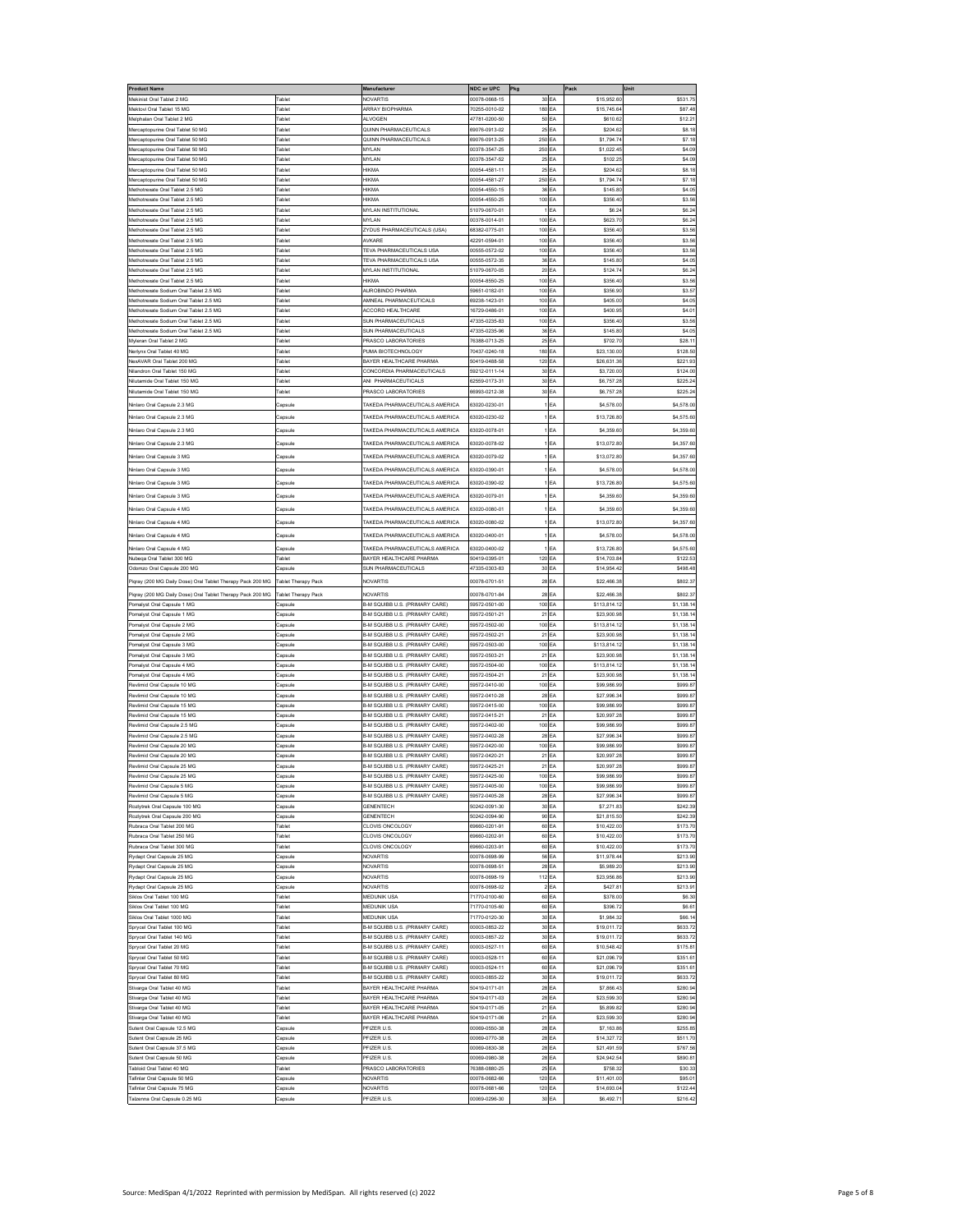| Product Name                                                             |                                | Manufacture                                                             | NDC or UPC                     | Pkg                                |          | Pack                      | Unit                   |
|--------------------------------------------------------------------------|--------------------------------|-------------------------------------------------------------------------|--------------------------------|------------------------------------|----------|---------------------------|------------------------|
| alzenna Oral Capsule 1 MG<br>oxifen Citrate Oral Tablet 10 MG            | Capsule<br><b>Fablet</b>       | <b>PFIZER U.S</b><br>MAYNE PHARMA                                       | 00069-1195-30<br>1862-0447-60  | 30<br>60                           | EA<br>EA | \$19,478.1<br>\$113.6     | \$649.27<br>\$1.89     |
| moxifen Citrate Oral Tablet 10 MG                                        |                                | <b>IYLAN</b>                                                            | 0378-0144-91                   | 60                                 | EA       | \$113.6                   | \$1.89                 |
| amoxifen Citrate Oral Tablet 10 MG                                       | <b>Tablet</b>                  | <b>ACTAVIS PHARMA</b>                                                   | 0591-2472-60                   | 60                                 | EA       | \$113.64                  | \$1.89                 |
| amoxifen Citrate Oral Tablet 10 MG                                       | ablet                          | <b>ZYDUS PHARMACEUTICALS (USA)</b>                                      | 8382-0826-14                   | 60                                 | EA       | \$113.64                  | \$1.89                 |
| amoxifen Citrate Oral Tablet 10 MG                                       | ablet                          | <b>ACTAVIS PHARMA</b>                                                   | 0591-2472-18                   | 180                                | EA       | \$340.92                  | \$1.89                 |
| amoxifen Citrate Oral Tablet 10 MG<br>amoxifen Citrate Oral Tablet 10 MG | <b>Fablet</b><br><b>Tablet</b> | MAYNE PHARMA<br><b>MAYNE PHARMA</b>                                     | 1862-0447-10<br>1862-0447-18   | 1000<br>180                        | EA<br>EA | \$1,885.60<br>\$340.92    | \$1.89<br>\$1.89       |
| amoxifen Citrate Oral Tablet 20 MC                                       |                                | YDUS PHARMACEUTICALS (USA)                                              | 8382-0827-06                   | 30                                 | EA       | \$113.64                  | \$3.79                 |
| amoxifen Citrate Oral Tablet 20 MG                                       | ablet                          | <b>ZYDUS PHARMACEUTICALS (USA)</b>                                      | 8382-0827-01                   | 100                                | EA       | \$378.85                  | \$3.79                 |
| amoxifen Citrate Oral Tablet 20 MG                                       | <b>Tablet</b>                  | <b>MYLAN</b>                                                            | 0378-0274-93                   | 30                                 | EA       | \$113.65                  | \$3.79                 |
| amoxifen Citrate Oral Tablet 20 MG                                       | 'ablet                         | <b>AAYNE PHARMA</b>                                                     | 1862-0446-01                   | 100                                | EA       | \$379.2                   | \$3.79                 |
| amoxifen Citrate Oral Tablet 20 MG<br>amoxifen Citrate Oral Tablet 20 MG | Tablet<br><b>Tablet</b>        | MAYNE PHARMA<br><b>MAYNE PHARMA</b>                                     | 1862-0446-10<br>1862-0446-30   | 1000<br>30                         | EA<br>EA | \$3,771.15<br>\$113.64    | \$3.77<br>\$3.79       |
| oxifen Citrate Oral Tablet 20 MG                                         | <b>Tablet</b>                  | <b>ACTAVIS PHARMA</b>                                                   | 10591-2473-30                  | 30                                 | EA       | \$113.6                   | \$3.7                  |
| arceva Oral Tablet 100 MG                                                | <b>Fablet</b>                  | <b>GENENTECH</b>                                                        | 0242-0063-01                   | 30                                 | EA       | \$8,966.4                 | \$298.88               |
| arceva Oral Tablet 150 MG                                                | 'ablet                         | <b>GENENTECH</b>                                                        | 0242-0064-01                   | 30                                 | EA       | \$10,141.68               | \$338.06               |
| arceva Oral Tablet 25 MG                                                 | ablet                          | SENENTECH                                                               | 0242-0062-01                   | 30                                 | EA       | \$3,264.47                | \$108.82               |
| argretin Oral Capsule 75 MG<br>asigna Oral Capsule 150 MG                | Capsule<br>apsuk               | BAUSCH HEALTH<br>VOVARTIS                                               | 0187-5526-75<br>00078-0592-51  | 100 EA<br>28                       | EA       | \$29,849.5<br>\$5,007.25  | \$298.50<br>\$178.83   |
| asigna Oral Capsule 150 MG                                               | Capsuk                         | VOVARTIS                                                                | 00078-0592-87                  | 28 EA                              |          | \$20,029.0                | \$178.8                |
| asigna Oral Capsule 200 MG                                               | apsule                         | <b>JOVARTIS</b>                                                         | 0078-0526-51                   | 28                                 | EA       | \$5,007.2                 | \$178.8                |
| asigna Oral Capsule 200 MG                                               | Capsule                        | <b>VOVARTIS</b>                                                         | 0078-0526-87                   | 28                                 | EA       | \$20,029.09               | \$178.83               |
| asigna Oral Capsule 50 MG                                                | Capsuk                         | VOVARTIS                                                                | 0078-0951-66                   | 120                                | EA       | \$21,459.67               | \$178.83               |
| azverik Oral Tablet 200 MG<br>emodar Oral Capsule 100 MG                 | ablet<br>Capsuk                | EPIZYME<br><b>MERCK SHARP &amp; DOHME</b>                               | 2607-0100-00<br>00085-1366-04  | 240 EA<br>14                       | EA       | \$21,295.20<br>\$7,654.08 | \$88.73<br>\$546.72    |
| nodar Oral Capsule 100 MG                                                | apsuk                          | <b><i>MERCK SHARP &amp; DOHME</i></b>                                   | 00085-1366-03                  | 5 <sub>EA</sub>                    |          | \$2,733.60                | \$546.7                |
| modar Oral Capsule 140 MG                                                | apsuk                          | <b>IERCK SHARP &amp; DOHME</b>                                          | 0085-1425-03                   | 5                                  | EA       | \$3,827.0                 | \$765.4                |
| emodar Oral Capsule 140 MG                                               | apsule                         | <b>MERCK SHARP &amp; DOHME</b>                                          | 0085-1425-04                   | 14                                 | EA       | \$10,715.7                | \$765.41               |
| emodar Oral Capsule 180 MG                                               | .<br>Capsule                   | <b><i>MERCK SHARP &amp; DOHME</i></b>                                   | 00085-1430-03                  |                                    | EA       | \$4,920.48                | \$984.10               |
| emodar Oral Capsule 180 MG                                               | apsuk                          | <b><i>MERCK SHARP &amp; DOHME</i></b>                                   | 00085-1430-04<br>00085-1519-03 | 14 EA                              |          | \$13,777.3                | \$984.10               |
| emodar Oral Capsule 20 MG<br>emodar Oral Capsule 250 MG                  | Capsule<br>apsule              | <b>MERCK SHARP &amp; DOHME</b><br><b><i>MERCK SHARP &amp; DOHME</i></b> | 00085-1417-02                  | 5EA<br>5 <sub>EA</sub>             |          | \$546.72<br>\$6,834.00    | \$109.34<br>\$1,366.80 |
| olomide Oral Capsule 100 MC                                              | apsule                         | <b>ANDO</b>                                                             | 0781-2693-44                   | 14                                 | EA       | \$3,536.09                | \$252.5                |
| emozolomide Oral Capsule 100 MG                                          | apsule                         | <b>ACCORD HEALTHCARE</b>                                                | 6729-0050-53                   | 5                                  | EA       | \$1,438.80                | \$287.76               |
| emozolomide Oral Capsule 100 MG                                          | Capsule                        | MERIGEN PHARMACEUTICALS                                                 | 13975-0254-05                  | 5                                  | EA       | \$1,438.80                | \$287.76               |
| mozolomide Oral Capsule 100 MG                                           | apsuk                          | <b>CCORD HEALTHCARE</b>                                                 | 6729-0050-54<br>59923-0707-05  | 14 EA<br>5 <sub>EA</sub>           |          | \$4,028.7                 | \$287.7                |
| emozolomide Oral Capsule 100 MG<br>emozolomide Oral Capsule 100 MG       | Capsuk<br>apsuk                | <b>AREVA PHARMACEUTICALS</b><br>MERIGEN PHARMACEUTICALS                 | 13975-0254-14                  | 14                                 | EA       | \$1,438.80<br>\$4,028.7   | \$287.76<br>\$287.7    |
| ozolomide Oral Capsule 100 MC                                            | apsuk                          | <b>AREVA PHARMACEUTICALS</b>                                            | 9923-0708-14                   | 14                                 | EA       | \$4,028.7                 | \$287.7                |
| emozolomide Oral Capsule 100 MG                                          | Capsule                        | <b>SUN PHARMACEUTICALS</b>                                              | 17335-0892-21                  | 14                                 | EA       | \$3,532.1                 | \$252.30               |
| emozolomide Oral Capsule 100 MG                                          | apsule                         | <b>ASCEND LABORATORIES</b>                                              | 14477-0539-14                  | 14                                 | EA       | \$3,898.47                | \$278.46               |
| emozolomide Oral Capsule 100 MG                                          | .<br>Capsule                   | YDUS PHARMACEUTICALS (USA)                                              | 8382-0753-67                   | 14 EA                              |          | \$4,028.7                 | \$287.77               |
| emozolomide Oral Capsule 100 MG                                          | Capsule<br>Capsule             | SANDOZ<br><b>ZYDUS PHARMACEUTICALS (USA</b>                             | 0781-2693-75<br>8382-0753-96   | 5 <sub>EA</sub><br>5 <sub>EA</sub> |          | \$1,262.87<br>\$1,438.80  | \$252.57<br>\$287.76   |
| emozolomide Oral Capsule 100 MG<br>emozolomide Oral Capsule 100 MG       | Capsule                        | <b>ASCEND LABORATORIES</b>                                              | 37877-0539-07                  | 5 <sub>EA</sub>                    |          | \$1,410.8                 | \$282.16               |
| zolomide Oral Capsule 100 MG                                             | apsule                         | WI PHARMACEUTICALS                                                      | 2559-0922-5                    | 5                                  | EA       | \$1,438.80                | \$287.76               |
| emozolomide Oral Capsule 100 MG                                          | apsule                         | <b>SUN PHARMACEUTICALS</b>                                              | 17335-0892-72                  | 15                                 | EA       | \$3,784.3                 | \$252.29               |
| emozolomide Oral Capsule 100 MG                                          | Capsule                        | <b>SUN PHARMACEUTICALS</b>                                              | 17335-0892-74                  | 5 <sub>EA</sub>                    |          | \$1,261.45                | \$252.29               |
| emozolomide Oral Capsule 100 MG<br>emozolomide Oral Capsule 100 MG       | Capsuk<br>Capsule              | MNEAL PHARMACEUTICALS<br>MI PHARMACEUTICALS                             | 35162-0803-14<br>62559-0922-14 | 14 EA<br>14                        | EA       | \$4,028.7<br>\$4,028.7    | \$287.7<br>\$287.77    |
| szolomide Oral Capsule 100 MG                                            | apsuk                          | MNEAL PHARMACEUTICALS                                                   | 5162-0803-51                   | 5 <sub>EA</sub>                    |          | \$1,438.80                | \$287.7                |
| mozolomide Oral Capsule 100 MG                                           | apsule                         | <b>RISING PHARMACEUTICALS</b>                                           | 4980-0335-05                   | 5                                  | EA       | \$1,438.8                 | \$287.76               |
| emozolomide Oral Capsule 100 MG                                          | apsule                         | <b>RISING PHARMACEUTICALS</b>                                           | 4980-0335-14                   | 14                                 | EA       | \$4,028.7                 | \$287.77               |
| emozolomide Oral Capsule 100 MG                                          | .<br>Capsule                   | <b>SUN PHARMACEUTICALS</b>                                              | 17335-0892-80                  | 5                                  | EA       | \$1,261.45                | \$252.29               |
| emozolomide Oral Capsule 140 MG<br>emozolomide Oral Capsule 140 MG       | Capsuk<br>Capsule              | <b>AREVA PHARMACEUTICALS</b><br><b>AREVA PHARMACEUTICALS</b>            | 9923-0709-05<br>59923-0710-14  | 5 <sub>EA</sub><br>14 EA           |          | \$2,014.33<br>\$5,640.15  | \$402.87<br>\$402.87   |
| emozolomide Oral Capsule 140 MG                                          | apsule                         | MERIGEN PHARMACEUTICALS                                                 | 13975-0255-14                  | 14 EA                              |          | \$5,640.15                | \$402.87               |
| olomide Oral Capsule 140 MC                                              | Capsule                        | <b>SUN PHARMACEUTIC</b>                                                 | 7335-0929-80                   | $\mathfrak s$                      | EA       | \$1,766.0                 | \$353.2                |
| emozolomide Oral Capsule 140 MG                                          | apsule                         | MERIGEN PHARMACEUTICALS                                                 | 13975-0255-05                  |                                    | EA       | \$2,014.33                | \$402.87               |
| emozolomide Oral Capsule 140 MG                                          | Capsule                        | <b>SUN PHARMACEUTICALS</b>                                              | 17335-0929-74                  | 5                                  | EA       | \$1,766.05                | \$353.21               |
| mozolomide Oral Capsule 140 MG<br>emozolomide Oral Capsule 140 MG        | apsuk<br>Capsuk                | <b>SUN PHARMACEUTICALS</b><br><b>SUN PHARMACEUTICALS</b>                | 7335-0929-72<br>47335-0929-21  | 15 <sub>EA</sub><br>14             | EA       | \$5,298.15<br>\$4,944.94  | \$353.2<br>\$353.21    |
| emozolomide Oral Capsule 140 MG                                          | apsuk                          | <b>ASCEND LARORATORIES</b>                                              | 37877-0540-14                  | 14 EA                              |          | \$5,538.67                | \$395.62               |
| zolomide Oral Capsule 140 MG                                             | apsuk                          | <b>RISING PHARMACEUTICALS</b>                                           | 4980-0336-05                   | $\overline{5}$                     | EA       | \$2,014.33                | \$402.8                |
| emozolomide Oral Capsule 140 MG                                          | Capsule                        | <b>RISING PHARMACEUTICALS</b>                                           | 4980-0336-14                   | 14                                 | EA       | \$5,640.1                 | \$402.87               |
| emozolomide Oral Capsule 140 MG                                          | Capsule                        | MNEAL PHARMACEUTICALS                                                   | 65162-0804-14                  | 14                                 | EA       | \$5,640.15                | \$402.87               |
| emozolomide Oral Capsule 140 MG<br>emozolomide Oral Capsule 140 MG       | Capsule<br>apsule              | MNEAL PHARMACEUTICALS<br><b>NI PHARMACEUTICALS</b>                      | 5162-0804-51<br>32559-0923-14  | 5<br>14                            | EA<br>EA | \$2,014.33<br>\$5,640.15  | \$402.87<br>\$402.87   |
| emozolomide Oral Capsule 140 MG                                          | Capsule                        | SANDOZ                                                                  | 0781-2694-75                   | 5 <sub>EA</sub>                    |          | \$1,768.03                | \$353.61               |
| emozolomide Oral Capsule 140 MG                                          | Capsule                        | SANDOZ                                                                  | 0781-2694-44                   | 14 EA                              |          | \$4,950.5                 | \$353.61               |
| emozolomide Oral Capsule 140 MG                                          | apsule                         | <b>ACCORD HEALTHCARE</b>                                                | 6729-0129-54                   | 14 EA                              |          | \$5,640.15                | \$402.87               |
| emozolomide Oral Capsule 140 MG                                          | Capsule                        | <b>ASCEND LABORATORIES</b>                                              | 7877-0540-07                   | 5EA                                |          | \$1,944.36                | \$388.87               |
| emozolomide Oral Capsule 140 MG<br>emozolomide Oral Capsule 140 MG       | Capsule<br>Capsule             | <b>NI PHARMACEUTICALS</b><br><b>ZYDUS PHARMACEUTICALS (USA)</b>         | 32559-0923-51<br>8382-0754-96  | 5 <sub>EA</sub><br>5EA             |          | \$2,014.33<br>\$2,014.33  | \$402.87<br>\$402.87   |
| emozolomide Oral Capsule 140 MG                                          | Capsule                        | ZYDUS PHARMACEUTICALS (USA)                                             | 68382-0754-67                  | 14 EA                              |          | \$5,640.15                | \$402.87               |
| ozolomide Oral Capsule 140 MG                                            | Capsule                        | <b>ACCORD HEALTHCARE</b>                                                | 16729-0129-53                  | 5 <sub>EA</sub>                    |          | \$2,014.33                | \$402.87               |
| mozolomide Oral Capsule 180 MG                                           | apsule                         | <b>MNEAL PHARMACEUTICALS</b>                                            | 5162-0805-51                   | 5 <sub>EA</sub>                    |          | \$2,589.84                | \$517.97               |
| emozolomide Oral Capsule 180 MG                                          | Capsule                        | YDUS PHARMACEUTICALS (USA)                                              | 8382-0755-96                   |                                    | EA       | \$2,589.84                | \$517.97               |
| emozolomide Oral Capsule 180 MG<br>emozolomide Oral Capsule 180 MG       | Capsule<br>Capsule             | MERIGEN PHARMACEUTICALS<br><b>ZYDUS PHARMACEUTICALS (USA)</b>           | 13975-0256-14<br>8382-0755-67  | 14 EA<br>14 EA                     |          | \$7,251.60<br>\$7,251.60  | \$517.97<br>\$517.97   |
| emozolomide Oral Capsule 180 MG                                          | Capsule                        | MNEAL PHARMACEUTICALS                                                   | 65162-0805-14                  | 14 EA                              |          | \$7,251.60                | \$517.97               |
| emozolomide Oral Capsule 180 MG                                          | Capsule                        | <b>ACCORD HEALTHCARE</b>                                                | 16729-0130-54                  | 14 EA                              |          | \$7,251.60                | \$517.97               |
| emozolomide Oral Capsule 180 MG                                          | Capsule                        | <b>ACCORD HEALTHCARE</b>                                                | 6729-0130-53                   | 5EA                                |          | \$2,589.84                | \$517.97               |
| emozolomide Oral Capsule 180 MG                                          | Capsule                        | MERIGEN PHARMACEUTICALS                                                 | 13975-0256-05                  | 5EA                                |          | \$2,589.84                | \$517.97               |
| emozolomide Oral Cansule 180 MG<br>emozolomide Oral Capsule 180 MG       | Capsule                        | <b>AREVA PHARMACEUTICALS</b>                                            | 9923-0712-14                   | 14 EA                              |          | \$7,251.60<br>\$2,589.84  | \$517.97               |
| emozolomide Oral Capsule 180 MG                                          | Capsule<br>Capsule             | <b>AREVA PHARMACEUTICALS</b><br>ANI PHARMACEUTICALS                     | 9923-0711-05<br>62559-0924-51  | 5EA<br>5EA                         |          | \$2,589.84                | \$517.97<br>\$517.97   |
| emozolomide Oral Capsule 180 MG                                          | Capsule                        | <b>NI PHARMACEUTICALS</b>                                               | 32559-0924-14                  | 14 EA                              |          | \$7,251.60                | \$517.97               |
| nozolomide Oral Capsule 180 MG                                           | Capsule                        | SUN PHARMACEUTICALS                                                     | 17335-0930-80                  | 5 <sub>EA</sub>                    |          | \$2,270.65                | \$454.13               |
| emozolomide Oral Capsule 180 MG                                          | Capsule                        | <b>SUN PHARMACEUTICALS</b>                                              | 17335-0930-74                  | 5                                  | EA       | \$2,270.65                | \$454.13               |
| emozolomide Oral Capsule 180 MG                                          | Capsule<br>Capsule             | <b>SUN PHARMACEUTICALS</b><br>SANDOZ                                    | 17335-0930-72                  | 15 EA<br>5 <sub>EA</sub>           |          | \$6,811.95                | \$454.13<br>\$454.64   |
| emozolomide Oral Capsule 180 MG<br>emozolomide Oral Capsule 180 MG       | Capsule                        | SUN PHARMACEUTICALS                                                     | 0781-2695-75<br>17335-0930-21  | 14 EA                              |          | \$2,273.18<br>\$6,357.82  | \$454.13               |
| emozolomide Oral Capsule 180 MG                                          | Capsule                        | SANDOZ                                                                  | 0781-2695-44                   | 14 EA                              |          | \$6,364.92                | \$454.64               |
| emozolomide Oral Capsule 180 MG                                          | Capsule                        | RISING PHARMACEUTICALS                                                  | 4980-0337-05                   | 5EA                                |          | \$2,589.84                | \$517.97               |
| emozolomide Oral Capsule 180 MG                                          | apsule                         | RISING PHARMACEUTICALS                                                  | 4980-0337-14                   | 14 EA                              |          | \$7,251.60                | \$517.97               |
| emozolomide Oral Capsule 180 MG                                          | Capsule                        | <b>ASCEND LABORATORIES</b>                                              | 37877-0541-07                  | 5EA                                |          | \$2,514.14                | \$502.83               |
| emozolomide Oral Capsule 180 MG<br>emozolomide Oral Capsule 20 MG        | Capsule<br>Capsule             | <b>ASCEND LABORATORIES</b><br>RISING PHARMACEUTICALS                    | 37877-0541-14<br>34980-0334-14 | 14 EA<br>14 EA                     |          | \$7,217.19<br>\$805.75    | \$515.51<br>\$57.55    |
|                                                                          |                                |                                                                         |                                |                                    |          |                           |                        |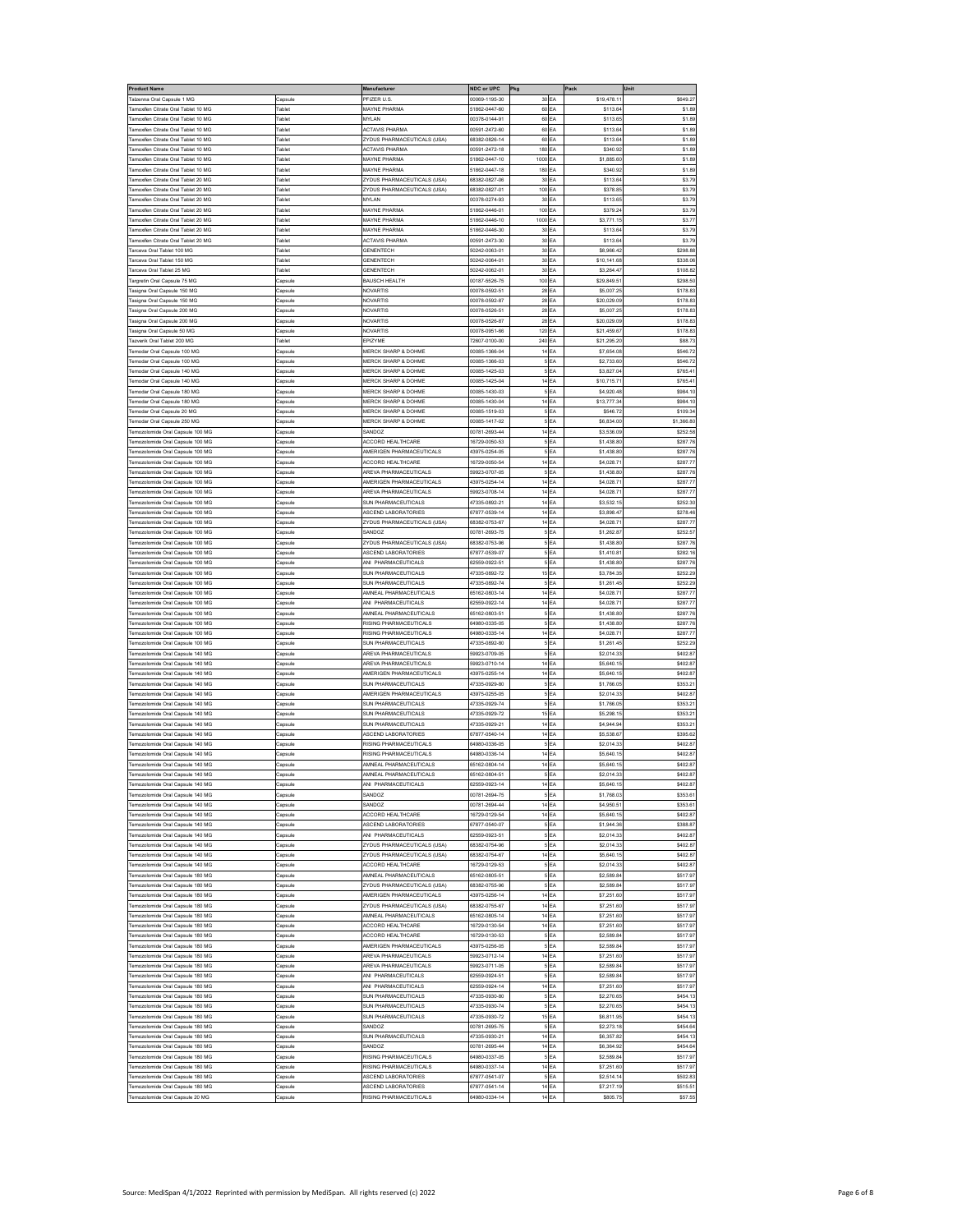| roduct Name                                                                    |                     | Manufacturer                                     | NDC or UPC                     | Pkg                      |                                    | Pack                       | Unit                 |
|--------------------------------------------------------------------------------|---------------------|--------------------------------------------------|--------------------------------|--------------------------|------------------------------------|----------------------------|----------------------|
| emozolomide Oral Capsule 20 MG                                                 | Capsule             | SANDOZ                                           | 00781-2692-75                  |                          | 5 <sub>EA</sub>                    | \$252.6                    | \$50.52              |
| Femozolomide Oral Capsule 20 MG                                                | apsule              | SANDOZ                                           | 00781-2692-44                  | 14 <sub>EA</sub>         |                                    | \$707.2                    | \$50.52              |
| nozolomide Oral Capsule 20 MG                                                  | Capsule             | <b>NI PHARMACEUTICALS</b>                        | 32559-0921-51                  |                          | 5 <sub>EA</sub>                    | \$287.8                    | \$57.56              |
| emozolomide Oral Capsule 20 MG                                                 | apsule              | SCEND LABORATORIES                               | 7877-0538-14                   | 14                       | EA                                 | \$795.46                   | \$56.82              |
| emozolomide Oral Capsule 20 MG                                                 | Capsule             | <b>ASCEND LABORATORIES</b>                       | 67877-0538-07                  | $\overline{\phantom{a}}$ | EA                                 | \$283.5                    | \$56.70              |
| emozolomide Oral Capsule 20 MG                                                 | Capsule             | SUN PHARMACEUTICALS                              | 17335-0891-21                  | 14 EA                    |                                    | \$706.44                   | \$50.46              |
| emozolomide Oral Capsule 20 MG                                                 | Capsule             | SUN PHARMACEUTICALS                              | 47335-0891-72                  | 15 EA                    |                                    | \$756.90                   | \$50.46              |
| emozolomide Oral Capsule 20 MG                                                 | Capsule             | <b>SUN PHARMACEUTICALS</b>                       | 47335-0891-74                  |                          | 5 <sub>EA</sub>                    | \$252.30                   | \$50.46              |
| emozolomide Oral Capsule 20 MG                                                 | Capsule             | <b>ACCORD HEALTHCARE</b>                         | 16729-0049-53                  |                          | 5 <sub>EA</sub>                    | \$287.8                    | \$57.56              |
| emozolomide Oral Capsule 20 MG                                                 | apsule              | <b>CCORD HEALTHCARE</b>                          | 16729-0049-54                  | 14 <sub>EA</sub>         |                                    | \$805.75                   | \$57.55              |
| emozolomide Oral Capsule 20 MG                                                 | apsule              | <b>AREVA PHARMACEUTICALS</b>                     | 59923-0705-05                  |                          | EA                                 | \$287.8                    | \$57.56              |
| emozolomide Oral Capsule 20 MG                                                 | Capsule             | <b>SUN PHARMACEUTICALS</b>                       | 17335-0891-80                  |                          | 5 <sub>EA</sub>                    | \$252.30                   | \$50.46              |
| emozolomide Oral Capsule 20 MG                                                 | Capsule             | RISING PHARMACEUTICALS                           | 64980-0334-05                  |                          | 5EA                                | \$287.8                    | \$57.56              |
| emozolomide Oral Capsule 20 MG                                                 | Capsule             | AMERIGEN PHARMACEUTICALS                         | 43975-0253-05                  |                          | 5 <sub>EA</sub>                    | \$287.8                    | \$57.56              |
| emozolomide Oral Cansule 20 MG                                                 | apsule              | AMERIGEN PHARMACEUTICALS                         | 43975-0253-14                  | 14 <sub>EA</sub>         |                                    | \$805.75                   | \$57.55              |
| mozolomide Oral Capsule 20 MG                                                  | Capsule             | YDUS PHARMACEUTICALS (USA)                       | 8382-0752-96                   | 5                        | EA                                 | \$287.8                    | \$57.56              |
| emozolomide Oral Capsule 20 MG                                                 | Capsule             | YDUS PHARMACEUTICALS (USA)                       | 38382-0752-67                  | 14                       | EA                                 | \$805.7                    | \$57.55              |
| emozolomide Oral Capsule 20 MG                                                 | Capsule             | <b>AREVA PHARMACEUTICALS</b>                     | 9923-0706-14                   | 14 EA                    |                                    | \$805.75                   | \$57.55              |
| emozolomide Oral Capsule 20 MG                                                 | .<br>Capsule        | <b>MNEAL PHARMACEUTICALS</b>                     | 65162-0802-14                  | 14 EA                    |                                    | \$805.75                   | \$57.5               |
| emozolomide Oral Capsule 20 MG                                                 | Capsule             | MNEAL PHARMACEUTICALS                            | 65162-0802-51                  |                          | 5 <sub>EA</sub>                    | \$287.81                   | \$57.56              |
| Femozolomide Oral Capsule 20 MG                                                | apsule              | ANI PHARMACEUTICALS                              | 62559-0921-14                  | 14 <sub>EA</sub>         |                                    | \$805.75                   | \$57.55              |
| emozolomide Oral Capsule 250 MG                                                | .<br>Capsule        | <b>ZYDUS PHARMACEUTICALS (USA)</b>               | 68382-0756-96                  |                          | 5 <sub>EA</sub>                    | \$3,598.00                 | \$719.60             |
| emozolomide Oral Capsule 250 MG                                                | Capsule             | MNEAL PHARMACEUTICALS<br>MERIGEN PHARMACEUTICALS | 65162-0806-51                  |                          | 5 EA                               | \$3,598.00                 | \$719.60             |
| emozolomide Oral Capsule 250 MG<br>emozolomide Oral Capsule 250 MG             | apsule<br>Capsule   | <b>REVA PHARMACEUTICALS</b>                      | 43975-0257-05<br>59923-0713-05 |                          | 5 <sup>EA</sup><br>5 <sub>EA</sub> | \$3,598.00<br>\$3,598.00   | \$719.60<br>\$719.60 |
| emozolomide Oral Capsule 250 MG                                                | Capsule             | ANI PHARMACEUTICALS                              | 62559-0925-51                  |                          | 5 <sub>EA</sub>                    | \$3,598.00                 | \$719.60             |
| emozolomide Oral Capsule 250 MG                                                | Capsule             | <b>ACCORD HEALTHCARE</b>                         | 16729-0051-53                  |                          | 5 <sub>EA</sub>                    | \$3,598.00                 | \$719.60             |
| nozolomide Oral Capsule 250 MG                                                 | Capsule             | SANDOZ                                           | 00781-2696-75                  |                          | 5 EA                               | \$3,158.06                 | \$631.61             |
| mozolomide Oral Capsule 250 MG                                                 | apsule              | <b>RISING PHARMACEUTICALS</b>                    | 4980-0338-05                   |                          | EA                                 | \$3,598.00                 | \$719.60             |
| emozolomide Oral Capsule 250 MG                                                | Capsule             | <b>SUN PHARMACEUTICALS</b>                       | 17335-0893-80                  |                          | EA                                 | \$3,154.5                  | \$630.91             |
| emozolomide Oral Capsule 250 MG                                                | Capsule             | <b>SCEND LABORATORIES</b>                        | 37877-0542-07                  |                          | 5 <sub>EA</sub>                    | \$3,595.00                 | \$719.00             |
| emozolomide Oral Capsule 250 MG                                                | apsule              | <b>SUN PHARMACEUTICALS</b>                       | 47335-0893-74                  |                          | 5 <sub>EA</sub>                    | \$3,154.55                 | \$630.91             |
| emozolomide Oral Capsule 5 MG                                                  | Capsule             | <b>SUN PHARMACEUTICALS</b>                       | 47335-0890-80                  |                          | 5 <sub>EA</sub>                    | \$62.60                    | \$12.52              |
| emozolomide Oral Capsule 5 MG                                                  | Capsule             | RISING PHARMACEUTICALS                           | 34980-0333-14                  | 14 <sub>EA</sub>         |                                    | \$202.47                   | \$14.46              |
| emozolomide Oral Capsule 5 MC                                                  | apsule              | <b>SUN PHARMACEUTICALS</b>                       | 17335-0890-74                  |                          | 5EA                                | \$62.60                    | \$12.52              |
| emozolomide Oral Capsule 5 MG                                                  | apsule              | <b>SUN PHARMACEUTICALS</b>                       | 47335-0890-72                  | 15 <sub>EA</sub>         |                                    | \$187.80                   | \$12.52              |
| emozolomide Oral Capsule 5 MG                                                  | Capsule             | <b>SUN PHARMACEUTICALS</b>                       | 17335-0890-21                  | 14 EA                    |                                    | \$175.28                   | \$12.52              |
| emozolomide Oral Capsule 5 MG                                                  | Capsule             | ACCORD HEALTHCARE                                | 16729-0048-53                  |                          | 5EA                                | \$71.43                    | \$14.29              |
| emozolomide Oral Capsule 5 MG                                                  | Capsule             | RISING PHARMACEUTICALS                           | 64980-0333-05                  |                          | 5 <sub>EA</sub>                    | \$71.43                    | \$14.29              |
| emozolomide Oral Cansule 5 MG                                                  | apsule              | <b>ACCORD HEALTHCARE</b>                         | 16729-0048-54                  | 14 <sub>EA</sub>         |                                    | \$202.47                   | \$14.46              |
| nozolomide Oral Capsule 5 MG                                                   | apsule              | MNEAL PHARMACEUTICALS                            | 35162-0801-14                  | 14                       | EA                                 | \$202.4                    | \$14.46              |
| emozolomide Oral Capsule 5 MG                                                  | apsule              | <b>MNEAL PHARMACEUTICALS</b>                     | 65162-0801-51                  |                          | EA                                 | \$71.43                    | \$14.29              |
| emozolomide Oral Capsule 5 MG                                                  | Capsule             | <b>ASCEND LABORATORIES</b>                       | 67877-0537-14                  | 14 EA                    |                                    | \$198.12                   | \$14.15              |
| emozolomide Oral Capsule 5 MG                                                  | .<br>Capsule        | <b>SCEND LABORATORIES</b>                        | 37877-0537-07                  | 5                        | EA                                 | \$70.36                    | \$14.07              |
| emozolomide Oral Capsule 5 MG                                                  | Capsule             | ZYDUS PHARMACEUTICALS (USA)                      | 68382-0751-67                  | 14 EA                    |                                    | \$202.47                   | \$14.46              |
| Femozolomide Oral Capsule 5 MG                                                 | apsule              | <b>AREVA PHARMACEUTICALS</b>                     | 59923-0704-14                  | 14 <sub>EA</sub>         |                                    | \$202.47                   | \$14.46              |
| emozolomide Oral Capsule 5 MG                                                  | apsule              | AMERIGEN PHARMACEUTICALS                         | 43975-0252-05                  |                          | 5 <sub>EA</sub>                    | \$71.43                    | \$14.29              |
| emozolomide Oral Capsule 5 MG                                                  | Capsule             | NI PHARMACEUTICALS                               | 62559-0920-51                  |                          | 5 <sub>EA</sub>                    | \$74.13                    | \$14.83              |
| emozolomide Oral Capsule 5 MG                                                  | Capsule             | ANI PHARMACEUTICALS                              | 62559-0920-14                  | 14 EA                    |                                    | \$202.47                   | \$14.46              |
| emozolomide Oral Capsule 5 MG                                                  | Capsule             | YDUS PHARMACEUTICALS (USA)                       | 68382-0751-96                  |                          | 5 <sub>EA</sub>                    | \$71.43                    | \$14.29              |
| emozolomide Oral Capsule 5 MG                                                  | Capsule             | AREVA PHARMACEUTICALS                            | 59923-0703-05                  |                          | 5 <sub>EA</sub>                    | \$71.43                    | \$14.29              |
| emozolomide Oral Capsule 5 MG                                                  | Capsule             | AMERIGEN PHARMACEUTICALS                         | 43975-0252-14                  | 14 <sub>EA</sub>         |                                    | \$202.47                   | \$14.46              |
| nozolomide Oral Capsule 5 MG                                                   | Capsule             | SANDOZ                                           | 00781-2691-44                  | 14 EA                    |                                    | \$177.7                    | \$12.69              |
| mozolomide Oral Capsule 5 MG                                                   | apsule              | ANDOZ                                            | 0781-2691-75                   |                          | 5EA                                | \$62.7                     | \$12.54              |
| oremifene Citrate Oral Tablet 60 MG                                            | <b>Tablet</b>       | RISING PHARMACEUTICALS                           | 64980-0404-03                  | 30                       | EA                                 | \$1,374.88                 | \$45.83              |
| oremifene Citrate Oral Tablet 60 MG                                            | <b>Fablet</b>       | <b>VOVADOZ PHARMACEUTICALS</b>                   | 72205-0050-30                  | 30 EA                    |                                    | \$1,374.88                 | \$45.83              |
| Fretinoin Oral Capsule 10 MG                                                   | apsule              | MAJOR PHARMACEUTICALS                            | 00904-6867-04                  | 30 EA                    |                                    | \$1,151.74                 | \$38.39              |
| Tretinoin Oral Capsule 10 MG                                                   | Capsule             | AVKARE                                           | 42291-0843-01                  | 100 EA                   |                                    | \$2,988.16                 | \$29.88              |
| Fretinoin Oral Capsule 10 MG                                                   | Capsule             | MAJOR PHARMACEUTICALS                            | 00904-6867-60                  | 100 EA                   |                                    | \$3,725.4                  | \$37.25              |
| retinoin Oral Capsule 10 MG                                                    | apsule              | <b>TEVA PHARMACEUTICALS USA</b>                  | 0555-0808-02                   | 100                      | EA                                 | \$3,735.20                 | \$37.35              |
| retinoin Oral Capsule 10 MG                                                    | apsule              | <b>SLENMARK PHARMACEUTICALS</b>                  | 68462-0792-01                  | 100                      | EA                                 | \$3,735.20                 | \$37.35              |
| retinoin Oral Capsule 10 MG                                                    | Capsule             | AR PHARMACEUTICAL                                | 10370-0268-01                  | 100 EA                   |                                    | \$3,735.20                 | \$37.35              |
| rexall Oral Tablet 10 MG                                                       | ablet               | TEVA/WOMENS HEALTH                               | 51285-0368-01                  | 30 EA                    |                                    | \$1,268.28                 | \$42.28              |
| Frexall Oral Tablet 15 MG                                                      | Tablet              | <b>TEVA/WOMENS HEALTH</b>                        | 51285-0369-01                  | 30 EA                    |                                    | \$1,902.48                 | \$63.42              |
| Frexall Oral Tablet 5 MG                                                       | ablet               | <b><i>TEVA/WOMENS HEALTH</i></b>                 | 51285-0366-01                  | 30 EA                    |                                    | \$634.20                   | \$21.14              |
| rexall Oral Tablet 7.5 MG                                                      |                     | <b><i>TEVA/WOMENS HEALTH</i></b>                 | 1285-0367-01                   | 30                       | EA                                 | \$951.2                    | \$31.71              |
| enclexta Oral Tablet 10 MG                                                     | ablet               | ABBVIE                                           | 00074-0561-14                  | 14                       | EA                                 | \$188.8                    | \$13.49              |
| enclexta Oral Tablet 10 MG                                                     | <b>Tablet</b>       | ABBVIE                                           | 00074-0561-11                  |                          | 2 <sub>EA</sub>                    | \$26.98                    | \$13.49              |
| Venclexta Oral Tablet 100 MG                                                   | <b>Fablet</b>       | ABBVIE                                           | 00074-0576-11                  |                          | EA                                 | \$134.88                   | \$134.88             |
| Venclexta Oral Tablet 100 MG                                                   | Tablet              | ABBVIE                                           | 00074-0576-22                  | 120 EA                   |                                    | \$16,186.8                 | \$134.89             |
| Vencleyta Oral Tablet 100 MG                                                   | <b>Fablet</b>       | ABBVIE                                           | 00074-0576-34                  | 180 EA                   |                                    | \$24.280.22                | \$134.89             |
| Venclexta Oral Tablet 50 MG                                                    | Tablet              | ABBVIE                                           | 00074-0566-07                  |                          | 7 EA                               | \$472.12                   | \$67.45              |
| Venclexta Oral Tablet 50 MG                                                    | Tablet              | ABBVIE                                           | 00074-0566-11                  |                          | 1 <sub>EA</sub>                    | \$67.44                    | \$67.44              |
| Venclexta Starting Pack Oral Tablet Therapy Pack 10 & 50 &                     |                     |                                                  |                                |                          |                                    |                            |                      |
| 100 MG                                                                         | Tablet Therapy Pack | ABBVIE                                           | 00074-0579-28                  | 42 EA                    |                                    | \$3,493.66                 | \$83.18              |
| Verzenio Oral Tablet 100 MG                                                    | Tablet              | LILLY                                            | 00002-4815-54                  | 14 EA                    |                                    | \$4,132.80                 | \$295.20             |
| Verzenio Oral Tablet 150 MG                                                    | Tablet              | <b>LILLY</b>                                     | 00002-5337-54                  | 14 EA                    |                                    | \$4,132.80                 | \$295.20             |
| Verzenio Oral Tablet 200 MG                                                    | <b>Fablet</b>       | <b>LILLY</b>                                     | 00002-6216-54                  | 14 <sub>EA</sub>         |                                    | \$4,132.80                 | \$295.20             |
| /erzenio Oral Tablet 50 MG                                                     | Tablet              | LILLY                                            | 00002-4483-54                  | 14 EA                    |                                    | \$4,132.80                 | \$295.20             |
| /itrakvi Oral Capsule 100 MG                                                   | Capsule             | BAYER HEALTHCARE PHARMA                          | 71777-0391-01                  | 60 EA                    |                                    | \$39,360.00                | \$656.00             |
| /itrakvi Oral Capsule 100 MG                                                   | Capsule             | BAYER HEALTHCARE PHARMA                          | 50419-0391-01                  | 60 EA                    |                                    | \$40,541.04                | \$675.68             |
| Vitrakvi Oral Capsule 25 MG                                                    | Capsule             | BAYER HEALTHCARE PHARMA                          | 50419-0390-01                  | 60 EA                    |                                    | \$13,513.68                | \$225.23             |
| Vitrakvi Oral Capsule 25 MG                                                    | Capsule             | BAYER HEALTHCARE PHARMA                          | 71777-0390-01                  | 60 EA                    |                                    | \$13,120.00                | \$218.67             |
| Vizimoro Oral Tablet 15 MG                                                     | <b>Tablet</b>       | PFIZER U.S                                       | 00069-0197-30                  | 30 EA                    |                                    | \$17,307.49                | \$576.92             |
| Vizimpro Oral Tablet 30 MG                                                     | Tablet              | PFIZER U.S<br>PFIZER U.S                         | 00069-1198-30<br>00069-2299-30 | 30 EA                    |                                    | \$17,307.49                | \$576.92             |
| fizimpro Oral Tablet 45 MG<br>/otrient Oral Tablet 200 MG                      | ablet               | NOVARTIS                                         |                                | 30 EA<br>120 EA          |                                    | \$17,307.49<br>\$18,428.81 | \$576.92             |
|                                                                                | <b>Fablet</b>       | <b>PFIZER U.S</b>                                | 00078-0670-66<br>00069-8141-20 |                          |                                    |                            | \$153.57             |
| Galkori Oral Capsule 200 MG<br>Kalkori Oral Capsule 250 MG                     | Capsule<br>Capsule  | PFIZER U.S                                       | 00069-8140-20                  | 60 EA<br>60 EA           |                                    | \$23,530.64<br>\$23,530.64 | \$392.18<br>\$392.18 |
| Keloda Oral Tablet 150 MG                                                      | Tablet              | <b>GENENTECH</b>                                 | 00004-1100-20                  | 60 EA                    |                                    | \$976.15                   | \$16.27              |
|                                                                                | Tablet              |                                                  |                                |                          |                                    |                            |                      |
| Geloda Oral Tablet 500 MG                                                      |                     | GENENTECH                                        | 00004-1101-50                  | 120 EA                   |                                    | \$6,506.77                 | \$54.22              |
| Cospata Oral Tablet 40 MG                                                      | Tablet              | ASTELLAS                                         | 00469-1425-90                  | 90 EA                    |                                    | \$30,923.33                | \$343.59             |
| Xpovio (100 MG Once Weekly) Oral Tablet Therapy Pack 20<br>MG                  | Tablet Therapy Pack | KARYOPHARM THERAPEUTICS                          | 72237-0101-05                  |                          | 5 <sub>EA</sub>                    | \$27,693.60                | \$1,384.68           |
| Xpovio (100 MG Once Weekly) Oral Tablet Therapy Pack 20                        |                     |                                                  |                                |                          |                                    |                            |                      |
| MG                                                                             | Tablet Therapy Pack | KARYOPHARM THERAPEUTICS                          | 72237-0101-15                  |                          | 5 EA                               | \$6,923.40                 | \$1,384.68           |
|                                                                                |                     |                                                  |                                |                          |                                    |                            |                      |
| Kpovio (40 MG Once Weekly) Oral Tablet Therapy Pack 20 MG Tablet Therapy Pack  |                     | KARYOPHARM THERAPEUTICS                          | 72237-0101-07                  |                          | 2 <sub>EA</sub>                    | \$27,693.60                | \$3,461.70           |
|                                                                                |                     |                                                  |                                |                          |                                    |                            |                      |
| (povio (40 MG Twice Weekly) Oral Tablet Therapy Pack 20 MG Tablet Therapy Pack |                     | KARYOPHARM THERAPEUTICS                          | 72237-0101-06                  |                          | 4 EA                               | \$27,693.60                | \$1,730.85           |
| Xpovio (60 MG Once Weekly) Oral Tablet Therapy Pack 20 MG Tablet Therapy Pack  |                     | KARYOPHARM THERAPEUTICS                          | 72237-0101-11                  |                          | 3EA                                | \$6,923.40                 | \$2,307.80           |
|                                                                                |                     |                                                  |                                |                          |                                    |                            |                      |